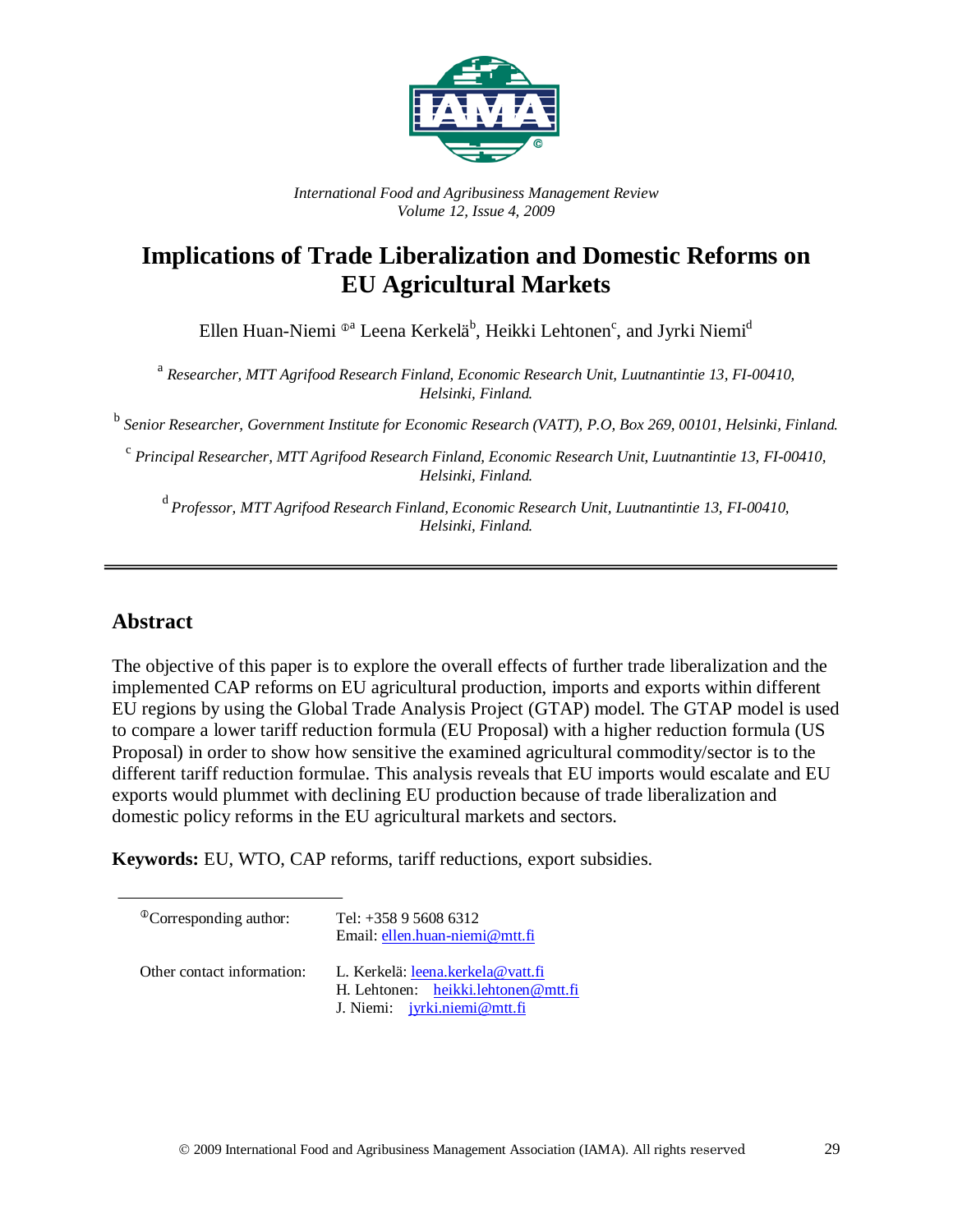## **Introduction**

The agricultural sector has been one of the most contentious issues in the multilateral trade negotiations under the World Trade Organization (WTO). New rules are being negotiated for the three pillars of agricultural trade: export competition, domestic support and market access. Trade distorting policies in these pillars are being scrutinized and new rules created in the WTO to reduce distortion in world agricultural trade.

In the area of export competition, WTO members agreed in December 2005 at the WTO Ministerial Conference in Hong Kong to eliminate all forms of agricultural export subsidies by 2013 if there is a new multilateral trade round. However, it should be noted that no new rules on export competition will be implemented until the issue of state trading enterprises, export credits, and food aid are dealt with. These issues are deemed to be trade distorting policies for export competition.

The key distinction in the negotiations on domestic support is between trade distorting and nontrade distorting farm subsidies. This distinction arose from attempts to reduce distortion in world agricultural markets caused by domestic farm programs, while preserving the ability of policymakers to support farmers and rural areas at the level they consider appropriate. In principle, it has already been conceded that current ceilings will be substantially reduced, and WTO members with the highest domestic support levels, such as the EU, should make the biggest reductions.

The market access pillar of the negotiations has proved to be the trickiest to negotiate, because all countries have market access barriers, whereas only some have export subsidies or domestic support. Hence, the range of interests involved in the market access side of the negotiations is more complex. Most WTO members are under pressure to protect their farmers, but many also want to open up others' markets. Among the developing countries, some are dubious about opening up agricultural trade and take a defensive position, while others want to see increased exports from developing countries to developed countries as well as more trade between developing countries. The key points that have emerged concerning market access are the type of tariff reduction formula that would produce the agreed result, how developing countries might be given further flexibility for their "special products" and might be able to use "special safeguard" actions to deal with surges in imports or falls in prices, and how the sensitive products of all member countries might be treated.

Trade liberalization through the Doha Round is expected to have an impact on EU agriculture. An important question for the EU is whether the reforms of the Common Agricultural Policy (CAP) have improved the ability of the EU to adjust to a more liberal trade environment. Although the domestic reforms did not overtly deal with external trade and import protection, benefits from the CAP reforms in terms of a reduced need for export subsidies and tariff protection are automatically the results of lower support prices for EU agricultural products. Furthermore, the decision of the EU to combine all of its domestic support payments for agriculture into one decoupled Single Farm Payment (SFP) is expected to improve the ability of the EU to adjust to the gradual liberalization of agricultural markets that lies ahead.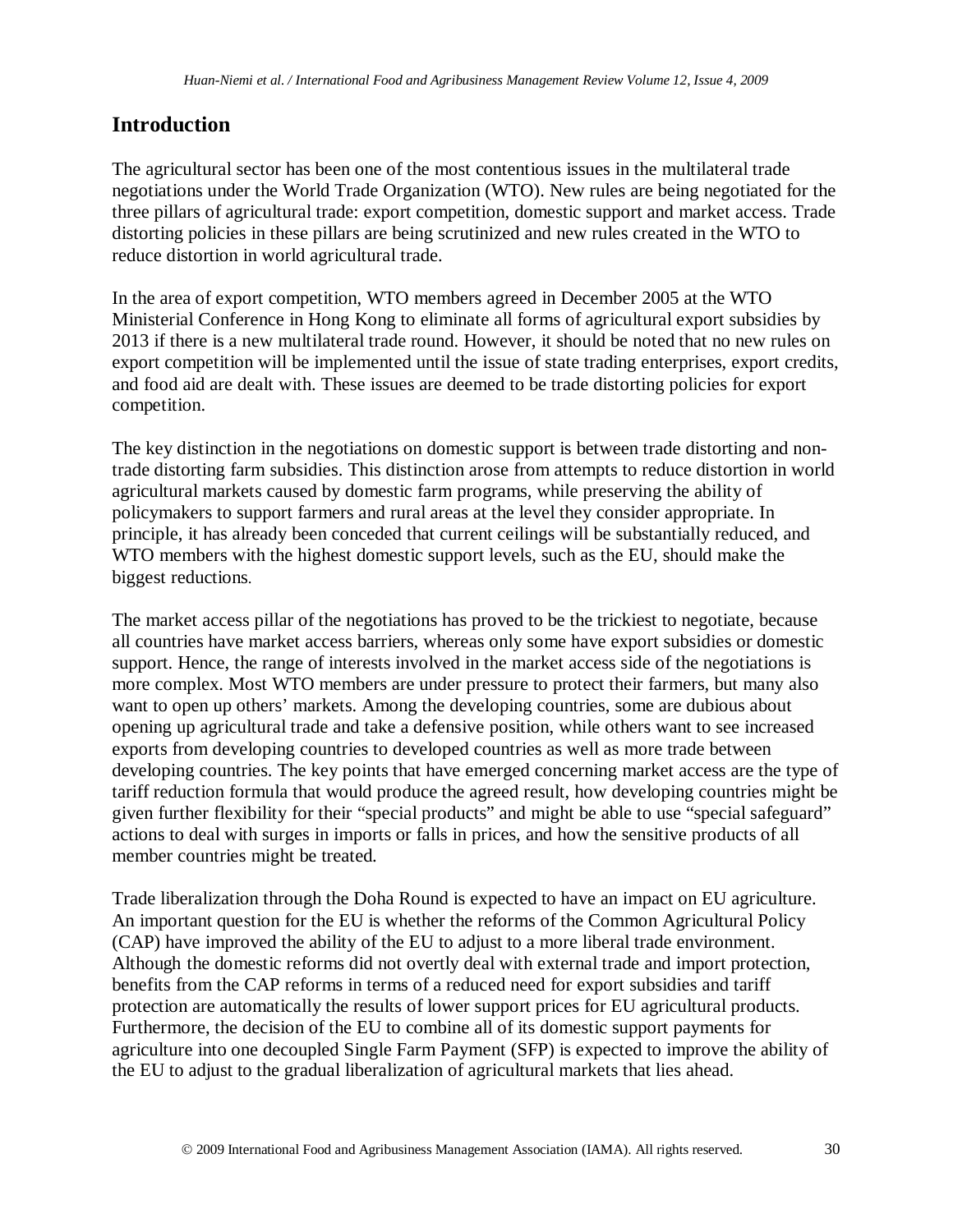The objective of this paper is to explore the implications of tariff reductions, the elimination of export subsidies and the implemented CAP reforms on EU agricultural production, imports and exports within different EU regions by using the multi-region and multi-sector computable general equilibrium model known as the Global Trade Analysis Project (GTAP) model. Decomposition of the different policy effects on EU agricultural production is also examined, and the model is used to compare a lower reduction formula from the EU and a higher reduction formula from the US to show how sensitive the examined agricultural commodity/sector is to the different tariff reduction formulae. This will indicate which agricultural commodities/sectors are vulnerable to further market opening and an extreme reduction in tariffs.

## **The WTO Negotiations and CAP Reforms: Price Spikes and Volatility in the Global Agricultural Markets**

Traditionally in the WTO, many aspects of the agricultural negotiations have been driven by an assumption of excess supply, low prices and protectionism. Subsidies to farmers and tariffs on imports have been at the heart of the stalemate in the long-struggling Doha Round of WTO trade talks. Agricultural policy in the developed countries has been driven by the need to deal with excess production. This has been particularly true of the EU and the US. For decades, both supported their farmers with excessively high levels of public support that generated chronic surpluses over domestic consumption. These surpluses produced the notorious butter, cereal and beef mountains in the EU. The excess stocks were disposed of on the world market with export subsidies. This had the effect of subduing world prices and creating a gap between EU internal prices and world prices. Essentially, the agenda agreed at the WTO is an effort to even out the distortions between countries that are exporting to the world market without subsidies and those that are relying on subsidies due to the price gap between domestic and world prices. The existence of this gap has inevitably led to the CAP reforms, which seek to lower EU internal prices closer to world prices. Ironically, the Doha Round was used as leverage by the European Commission to get the process of the CAP reforms underway (Cunha and Swinbank 2009).

The Doha Round was launched in 2001 with the goal of adding billions of dollars to global commerce and lifting millions of people worldwide out of poverty due to trade liberalization. However, the surge in prices for all agricultural commodities from 2006 to 2008 brought this assumption into question, because trade liberalization and the removal of protection and support policies in agriculture will raise world food prices (OECD 2000, Diao et al. 2001, FAPRI 2005, Abler and Blandford 2007, World Bank 2008a). The Food and Agriculture Organization of the United Nations (FAO 2008a) estimated that, mainly as a result of high food prices, the number of chronically hungry people in the world rose by 75 million in 2007 to reach 923 million. Moreover, in 2008 the FAO (2009) estimated that up to 37 countries in the world were facing food crises, and the World Bank (2008b) estimated that 33 countries would face potential social unrest because of rising food and energy prices. Food riots were reported in Egypt, Cameroon, Cote d'Ivoire, Senegal, Burkina Faso, Indonesia, Madagascar, Mauritania, Mozambique, and Haiti in early 2008. Price increases in the world market will benefit large exporters of agricultural and food products. Conversely, net food importers will lose and face a much higher food bill (FAO 2008b). Increases in food prices would be most distressing for poor developing countries with limited resources to help their poor consumers, making it more difficult to achieve the Millennium Development Goal to halve, between 1990 and 2015, the proportion of people who suffer from hunger.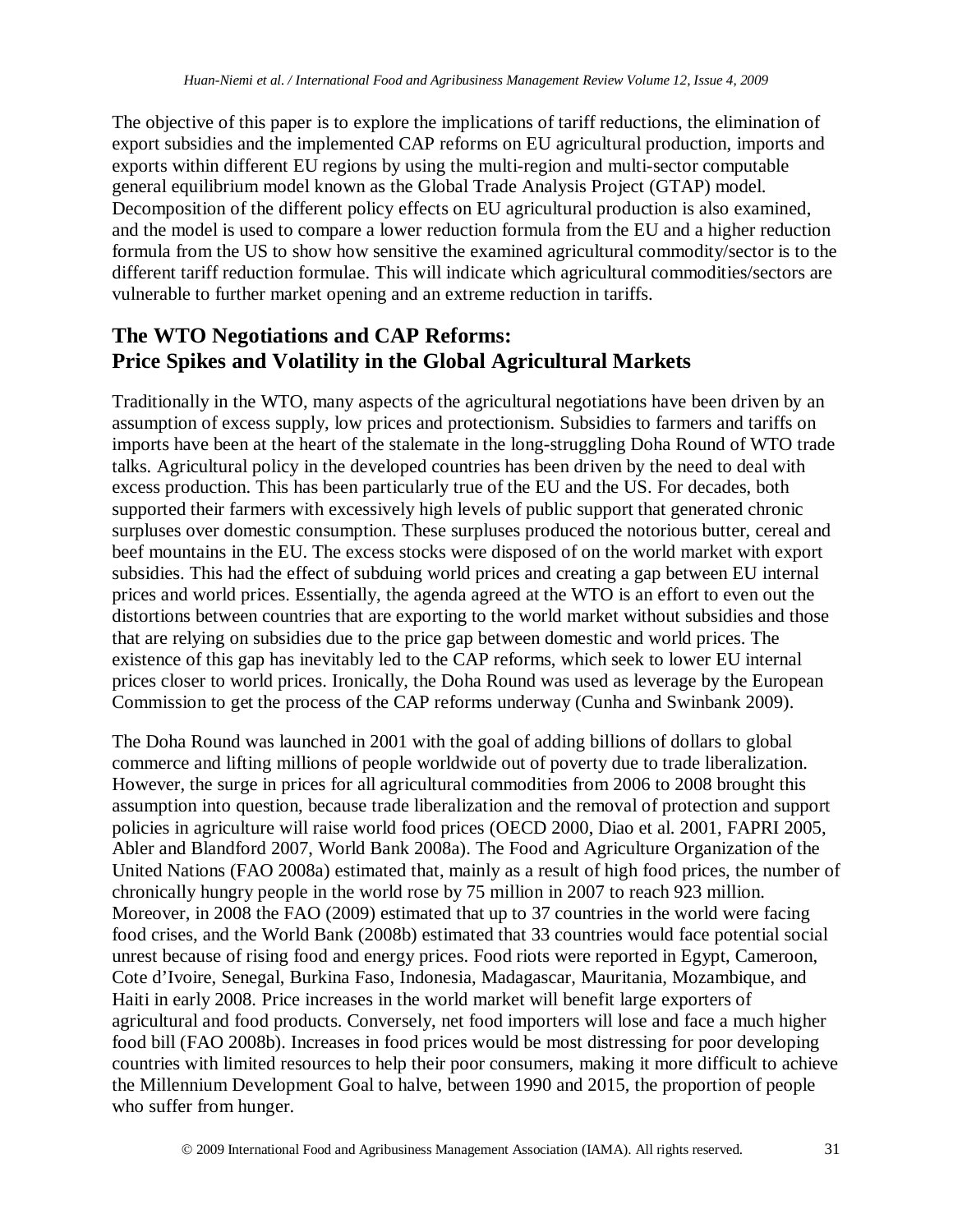According to the FAO (2008a, 2008b), high food prices have a particularly devastating effect on the poorest in both urban and rural areas, the landless, and female-headed households. Hence, high food prices hamper poverty reduction measures. Food price inflation hits the poor hardest because food accounts for a much higher share of their total expenditures than in wealthier populations. Food represents only about ten to twenty percent of consumer spending in developed countries, but expenditure on food represents as much as forty to eighty percent of consumer spending in developing countries, many of which are net food importers.

The high world commodity prices between 2006 and 2008 have spurred countries including Brazil, China, Indonesia, Vietnam, India, Egypt, Cambodia, Pakistan, Russia, Kazakhstan, Ukraine, Argentina, and Malawi to impose curbs on food exports in order to ensure their domestic supplies remain plentiful and insulate their domestic markets from price increases. Such moves lie counter to the spirit of the intended Doha Round deal, which is meant to make it easier to export and sell agricultural and other goods in overseas markets. Export restrictions are not prohibited by the WTO, and this issue has emerged as a theme in the WTO negotiations. In fact, export curbs such as quotas, taxes and export bans have exacerbated the food crisis. During the rise in food prices, many developing countries such as India, Indonesia, Saudi Arabia, Peru, Turkey, and Burkina Faso have slashed import tariffs in a desperate effort to reduce the cost of imported food in order to stave off food riots. However, developing countries such as India and Indonesia have sought in the Doha Round to maintain the possibility of keeping higher tariffs for agricultural products or obtaining concessions that would allow them to protect particular agricultural products by increasing tariffs. This position is built around the assumption of low world food prices and high world stockpiles of food. In past decades, farm subsidies and support programs have allowed major grain exporting countries to maintain large surpluses, which could be tapped during food shortages to keep prices down. However, new trade and agricultural policies have made agricultural production much more responsive to market demands, putting global food reserves at their lowest level in a quarter of a century. Without reserves, bad weather and poor harvests have a bigger impact on prices. According to the World Bank (2008b), the prices of staples jumped 80 percent in 2008 compared to 2005, whereby the real price of rice hit a 19-year high and the real price of wheat rose to a 28-year high in early 2008.

No single factor was responsible for the 2006-2008 rapid escalation of food commodity prices (USDA 2008, USDA 2009), but rather a set of interrelated factors that included both short-term and long-term supply and demand trends. Among these were the burgeoning food and feed demand in developing countries due to population growth and the increasing demand for meat and dairy products in China and India, as well as the increased demand for agricultural raw materials (grains, oilseeds, etc) to make biofuels, government policies worldwide (export bans, restrictions and taxes, aggressive importing of food supplies, etc.) to ensure domestic supplies and insulate domestic markets from food price inflation, declining yields in agriculture due to reduced investments, and production shortfalls due to weather and disasters. Additionally, macroeconomic factors contributed to the price escalation, such as sharply higher crude oil and energy prices that boosted the production costs of agricultural products from fertilizers to transport to food processing, the depreciation of the US dollar, the accumulation of foreign reserves or petrodollars that increased purchases of food worldwide, lower food stockpiles worldwide, and global investment funds that speculated in the commodities markets (Table 1).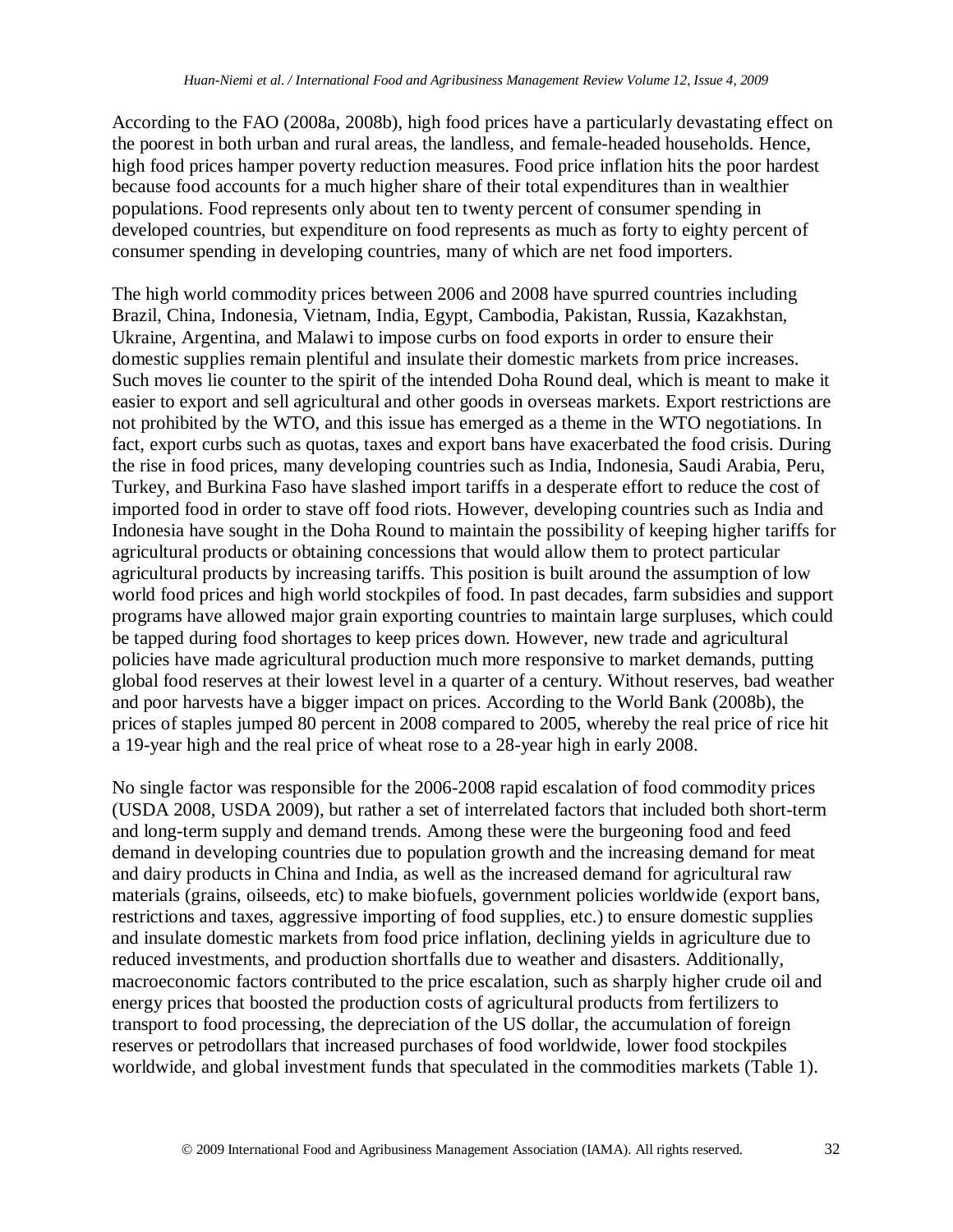| Table 1. Factors contributing to the price spikes and volatility of food commodity prices<br>1994-96<br>2006-08 |                  |        |                  |  |  |  |  |  |  |  |  |
|-----------------------------------------------------------------------------------------------------------------|------------------|--------|------------------|--|--|--|--|--|--|--|--|
| Contributing factors during the years                                                                           | 1971-74          |        |                  |  |  |  |  |  |  |  |  |
| Long-term                                                                                                       |                  |        |                  |  |  |  |  |  |  |  |  |
| <b>Demand</b> side                                                                                              |                  |        |                  |  |  |  |  |  |  |  |  |
| Export demand growth<br>Due to food demand growth<br>Due to population growth<br>New use/innovation: biofuels   | X                | X<br>X | X<br>X<br>X<br>X |  |  |  |  |  |  |  |  |
| <b>Supply side</b>                                                                                              |                  |        |                  |  |  |  |  |  |  |  |  |
| Slow production growth                                                                                          | $\mathbf X$      | X      | X                |  |  |  |  |  |  |  |  |
| Declining R&D investment                                                                                        |                  | X      | X                |  |  |  |  |  |  |  |  |
| Land retirement                                                                                                 | $\boldsymbol{X}$ | X      |                  |  |  |  |  |  |  |  |  |
| Short-term                                                                                                      |                  |        |                  |  |  |  |  |  |  |  |  |
| <b>Demand</b> side                                                                                              |                  |        |                  |  |  |  |  |  |  |  |  |
| Government food policies                                                                                        | X                | X      | X                |  |  |  |  |  |  |  |  |
| <b>Supply side</b>                                                                                              |                  |        |                  |  |  |  |  |  |  |  |  |
| Government food policies                                                                                        | $\mathbf X$      | X      | X                |  |  |  |  |  |  |  |  |
| Weather-induced crop losses/failures                                                                            | $\mathbf X$      | X      | X                |  |  |  |  |  |  |  |  |
| Macroeconomic                                                                                                   |                  |        |                  |  |  |  |  |  |  |  |  |
| Economic growth                                                                                                 |                  | X      | X                |  |  |  |  |  |  |  |  |
| Depreciation of the US dollar                                                                                   | X                | X      | X                |  |  |  |  |  |  |  |  |
| Rising crude oil and energy prices                                                                              | X                |        | X                |  |  |  |  |  |  |  |  |
| Accumulation of petrodollars/foreign<br>reserve                                                                 | X                |        | X                |  |  |  |  |  |  |  |  |
| Future market/speculation                                                                                       | X                |        | X                |  |  |  |  |  |  |  |  |
| Inflation                                                                                                       | X                |        | X                |  |  |  |  |  |  |  |  |
| Financial crisis                                                                                                |                  | X      | X                |  |  |  |  |  |  |  |  |

 **Source:** FAO 2008b, USDA 2008, USDA 2009.

The rapid rise in food prices between 2006 and 2008 was exceptional in magnitude, but not unique. Two other major periods with a rapid surge in prices occurred in 1971-1974 and 1994- 1996, with similar sets of interrelated factors that caused the price spikes and volatility in prices (Table 1). In these past periods of price spikes, market adjustments eventually brought prices back down (USDA 2009). Similarly, the high prices seen in 2006-2008 have dropped, but market adjustments are occurring in a more volatile environment. The global financial and economic crisis that started at the end of 2008 has clearly contributed in reversing the 2006-2008 price spikes. The situation is similar to the 1994-1996 surges in food prices that ended with the 1997- 1999 financial crisis in Asia, Russia, and Latin America that caused global demand to fall. While history provides some insights into current and future economic phenomena, the past does not

Reduced global stockpiles of food X X X X X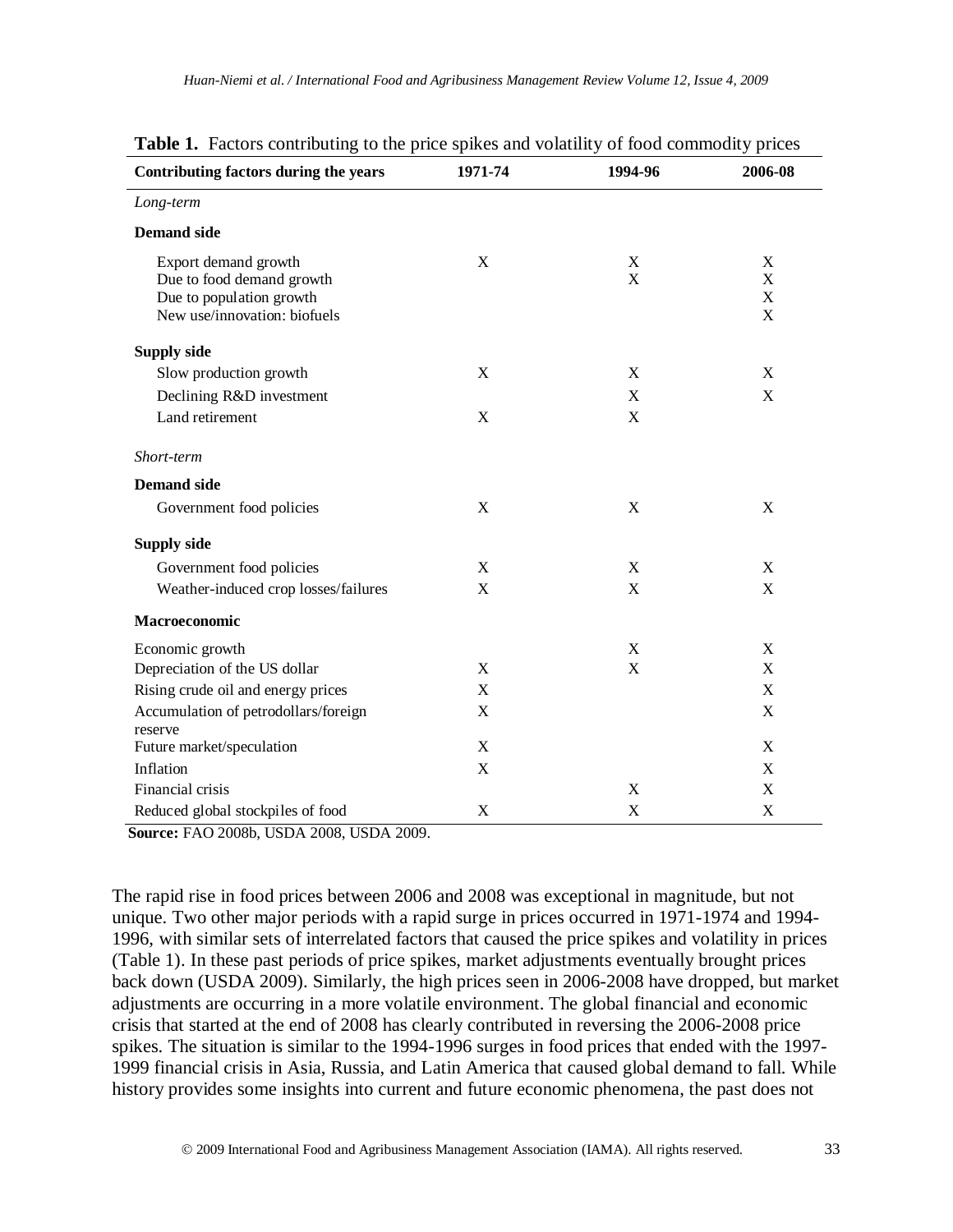necessarily predict the future, nor does it fully explain events occurring in today's markets. The current financial and economic structure in the agricultural sector is different from that in the past, and policy options and actions have changed as well. Nonetheless, future global population and income growth, policy developments and climate change will have a substantial impact on the demand for and supply of agricultural commodities. The volatility in commodity prices will continue, but the impacts cannot be shown with the use of a general equilibrium model such as the Global Trade Analysis Project (GTAP) model. According to the model, the economy will adjust in the long term, and prices will thus return to equilibrium levels due to substitutions and structural adjustments in the economy.

### **Methodological Framework of the Study**

The quantitative results of the assumed policy changes of this study are derived by using a multiregion and multi-sector computable general equilibrium model (Hertel 1997) known as the Global Trade Analysis Project (GTAP) model. The GTAP model and database are standard tools for analysis in the changing global markets for commodities (Hertel 1997, Dimaranan and McDougall 2005). The standard model assumes a competitive environment where consumers and firms take the prices of goods and factors of production as given. It is assumed that the outcome of the model is one of optimizing behavior by firms and consumers restricted by their resources (land, labor, capital, and natural resources), restraints (taxes etc.), and their objective functions. The computable general equilibrium (CGE) models are thus highly suited to analyzing overall trade and welfare effects, as they offer a comprehensive assessment of cross- and interindustry linkages, including upstream and downstream effects. The GTAP version 6 database represents global production and trade for 87 countries/regions, 57 commodities/sectors, and 5 primary factors. The data characterize intermediate demand and bilateral trade in 2001, including tax rates on imports and exports, and other indirect taxes. The main data file represents the world economy in 2001 as a system of flows of goods and services, measured as money values, in millions of US dollars. In this analysis, the database is aggregated into 16 countries/regions (Table 2) and 15 commodities/sectors (Table 3), whereby 12 commodities/sectors deal with the agriculture and food sectors. This model is unable to measure or show the impact of price volatility in these commodities because of the optimizing behavior by firms and consumers that will lead prices back to new equilibrium levels in the long term. Different trade policies as well as domestic policies are implemented in the model and database as price wedges between different prices, e.g. the domestic and world market price. Exogenous changes such as trade liberalization will affect the relative prices between regions and commodities, as well as the behavior of consumers and producers within the economies, to produce a new equilibrium. The multilateral trade liberalizations assumed in this study are the abolition of export subsidies (export competition pillar) and a reduction in tariffs (market access pillar). The 2001 database is used to examine the unilateral reform in domestic support by the EU and to reflect the policy implications of the CAP reforms implemented in 2003. Thus, the GTAP model is utilized to demonstrate the impacts of policy changes on the three pillars of agricultural trade: 1) the domestic support pillar, with shocks to represent the reforms implemented in the EU Common Agricultural Policy; 2) the export competition pillar, with shocks to represent the abolition of export subsidies; and 3) the market access pillar, with shocks to represent the multilateral reduction in agricultural tariffs under two different assumptions, namely a lower reduction under the EU Proposal and higher reduction under the US Proposal.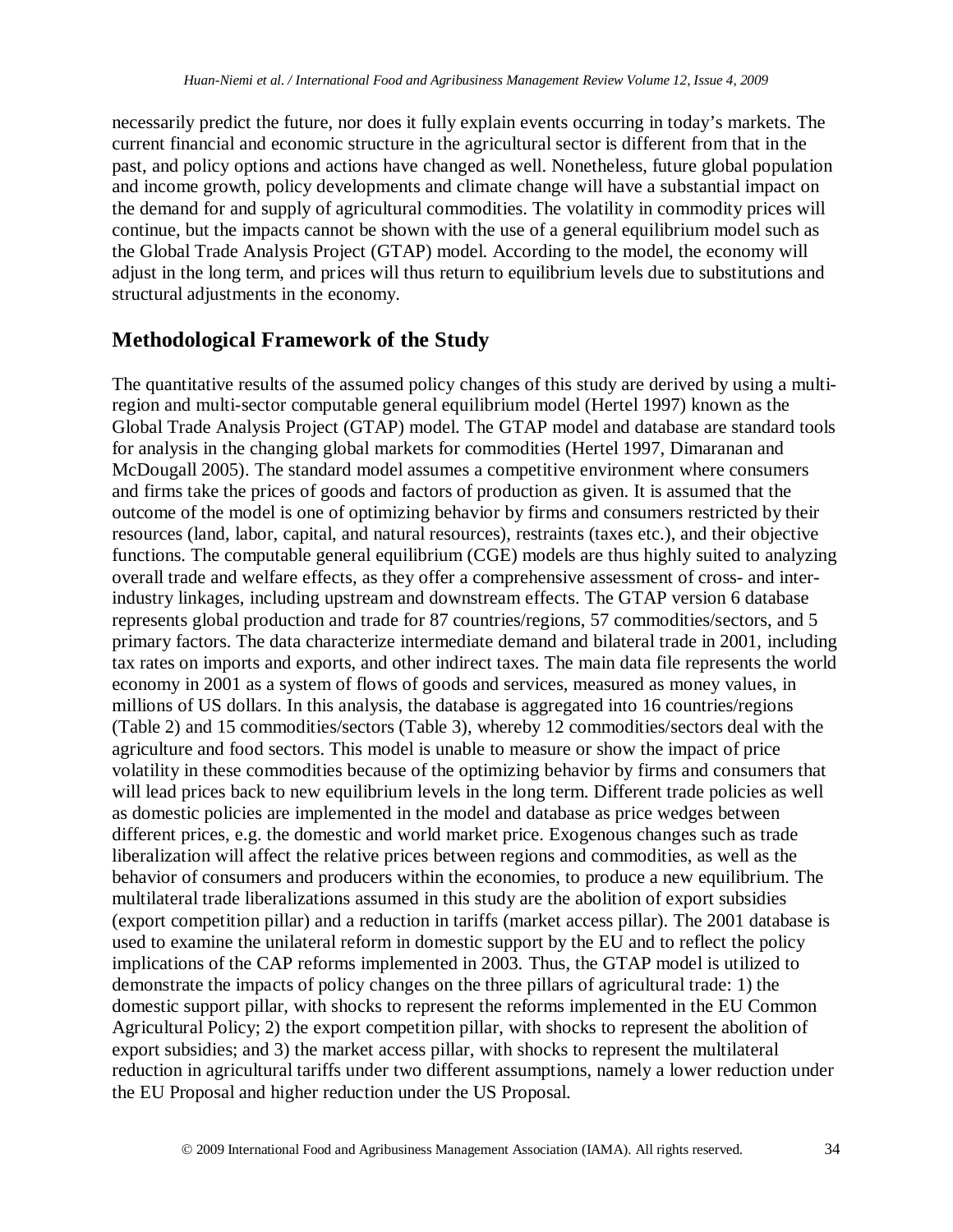| Regions within the EU |                                                                |
|-----------------------|----------------------------------------------------------------|
| <b>FIN</b>            | Finland                                                        |
| <b>FRA</b>            | France                                                         |
| <b>GERA</b>           | Germany and Austria                                            |
| <b>NEU</b>            | Belgium, Netherlands, UK, Ireland, Denmark, Luxembourg, Sweden |
| <b>SEU</b>            | Spain, Italy, Portugal, Greece                                 |
| POL                   | Poland                                                         |
| <b>REU</b>            | Cyprus, Czech Republic, Estonia, Hungary, Latvia, Slovakia,    |
|                       | Slovenia, Bulgaria, Romania                                    |
| <b>Other Regions</b>  |                                                                |
| <b>EFTA</b>           | Switzerland, Norway, Iceland                                   |
| <b>USA</b>            | <b>United States</b>                                           |
| <b>MERCOSUR</b>       | Brazil, Argentina, Uruguay                                     |
| <b>AUSNZ</b>          | Australia and New Zealand                                      |
| <b>RUSSIA</b>         | <b>Russia</b>                                                  |
| <b>CHINA</b>          | China and Hong Kong                                            |
| <b>INDIA</b>          | India                                                          |
| <b>LDCs</b>           | Least developed countries in Africa                            |
| <b>ROW</b>            | Rest of the world                                              |

**Table 2.** The country coverage comprises 16 countries/regions in the GTAP version 6 database

**Table 3.** The commodity coverage comprises 15 commodities/sectors in the GTAP version 6 database

| <b>WHEAT</b><br><b>GRO</b><br>$V_F$ | Wheat<br>Other grains<br>Vegetables, fruits, nuts |
|-------------------------------------|---------------------------------------------------|
| <b>OCR</b>                          | Other crops                                       |
| <b>MILK</b>                         | Raw milk                                          |
| <b>CATTLE</b>                       | Bovine animals                                    |
| <b>OTAG</b>                         | Animal products n.e.c.                            |
| <b>CATTMEAT</b>                     | Bovine meat products                              |
| <b>OTMEAT</b>                       | Other meat products                               |
| <b>DAIRY</b>                        | Dairy products                                    |
| <b>SUGAR</b>                        | Sugar                                             |
| <b>OTFOOD</b>                       | Other food products                               |
| <b>RESOUR</b>                       | Resources                                         |
| <b>MANUFAC</b>                      | Manufacturing                                     |
| <b>SVCES</b>                        | <b>Services</b>                                   |

*Domestic Support: Reform of the EU Common Agricultural Policy*

The GTAP model is calibrated to include the impacts of the implemented reforms in the EU Common Agricultural Policy (CAP). The CAP reforms approved at the EU Agricultural Council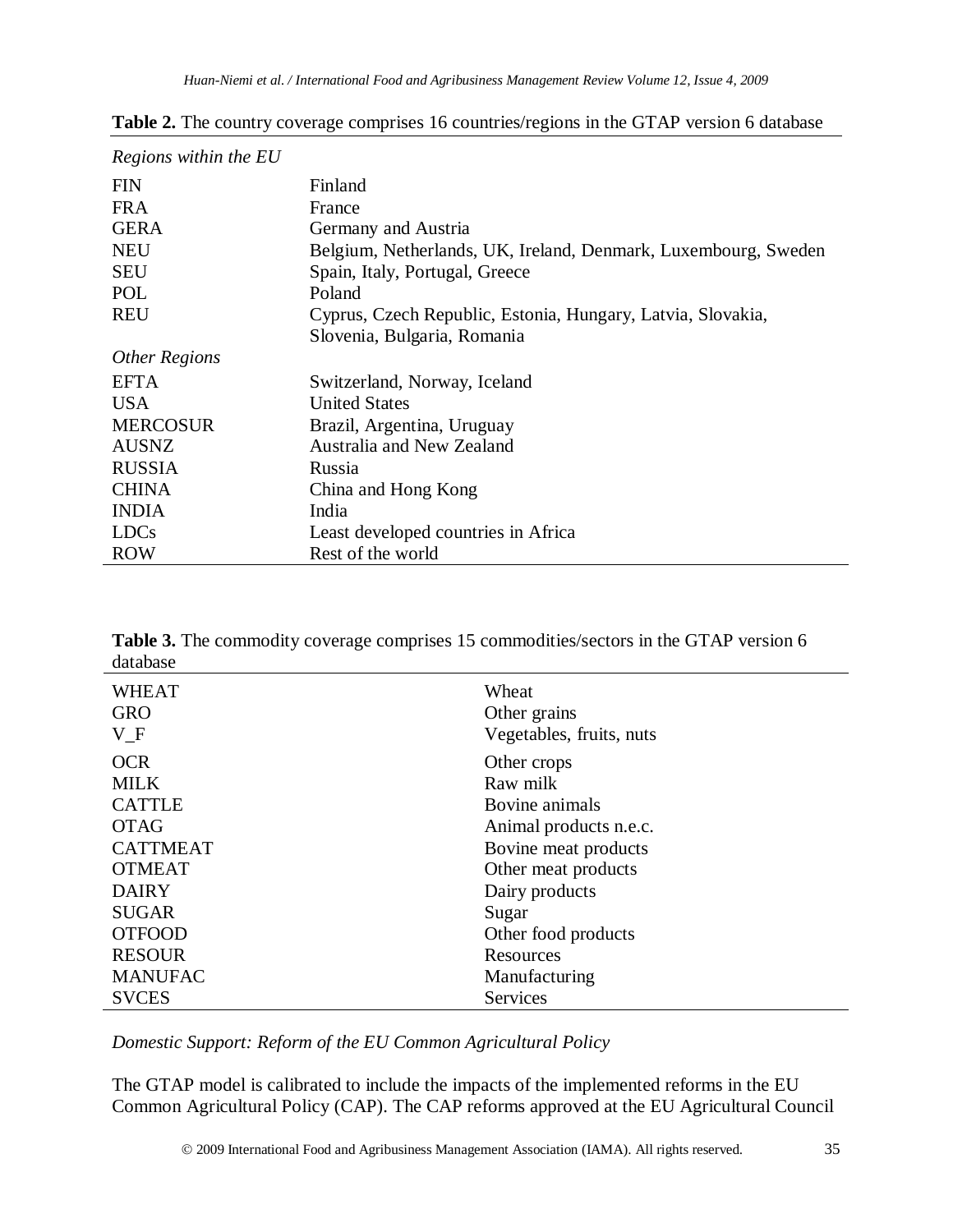in Luxembourg in September 2003 are important modeling issues. Under these reforms, most of the CAP support payments for arable crops and livestock have been decoupled from production and a new Single Farm Payment Scheme (SFP) has been set up in the EU member states. More than 90% of all direct support payments to farmers in the EU-25 member states became decoupled from production in 2005 to 2006. Nonetheless, the EU Commission has given the members states a number of options for implementing the reform, whereby part of the support payments may still be linked to production. There is a great deal of flexibility, especially for the decoupling of beef support payments, and also for cereal and milk support payments.

In the GTAP version 6 database, the OECD Producer Support Estimates (PSE) in 2001 are used as the domestic support estimates, which have been further disaggregated in the EU for 15 member states and 12 agricultural and food commodities/sectors (Jensen 2006, Huang 2006). The support payments are then grouped into four categories: output subsidies, intermediate input subsidies, land-based subsidies, and capital-based subsidies.

The policy specification for domestic support adopted in this study refers to earlier contributions. Several papers (Frandsen et al. 2002, Bach et al. 2000, Brockmeier et al. 2006) have introduced changes to the GTAP model aimed at improving policy representation, with special reference to the CAP. Gohin (2006) emphasized the correct representation of agricultural policy instruments when assessing a policy. In CGE models such as the GTAP, production costs and production technologies are represented by more or less flexible functional forms, mainly depending on the distinction between products (inputs and outputs) and factors. It is important to define which policy instruments can be reasonably classified as output subsidies and which instruments accrue to the production inputs such as land, labor and capital. Substitution possibilities between the inputs influence the production effects of changing farm subsidies. For example, the production effects of the coupled CAP support payments for beef are likely to be different if the bull premium is classified as an output subsidy rather than a capital subsidy.

Following the arguments of Gohin (2006) as well as Jensen and Yu (2005), it is reasonable to classify the Agenda  $2000<sup>1</sup>$  $2000<sup>1</sup>$  $2000<sup>1</sup>$  bull premium as an output subsidy, since bulls can usually be grown relatively intensively to an appropriate carcass weight in order to meet the market demand for meat. Meanwhile, the slaughter premium and suckler cow premium are classified as capital subsidies, because the slaughter premium (paid per head of all slaughtered bovine animals) and suckler cow premium contribute to the maintenance of the existing animal stock rather than the quantity of beef produced. Since part of the decoupled Agenda 2000 beef support payments accrue explicitly to farmland after the CAP reforms, the payments should increase farmland values.

With regard to milk production, the most important point about the CAP reforms is that the intervention prices for skim milk powder (SMP) and butter were gradually reduced by 15% and 25%, respectively. EU farmers were initially compensated for income losses with the dairy cow premium, which was based on milk quotas. Later, the dairy cow premium (milk support payment) was combined with the decoupled Single Farm Payment in 2007. The decrease in the intervention prices for butter and skim milk powder have been implemented as a decrease in the market price of milk (by 15%).

<span id="page-7-0"></span><sup>&</sup>lt;sup>1</sup> The EU Common Agricultural Policy reforms implemented in 2000.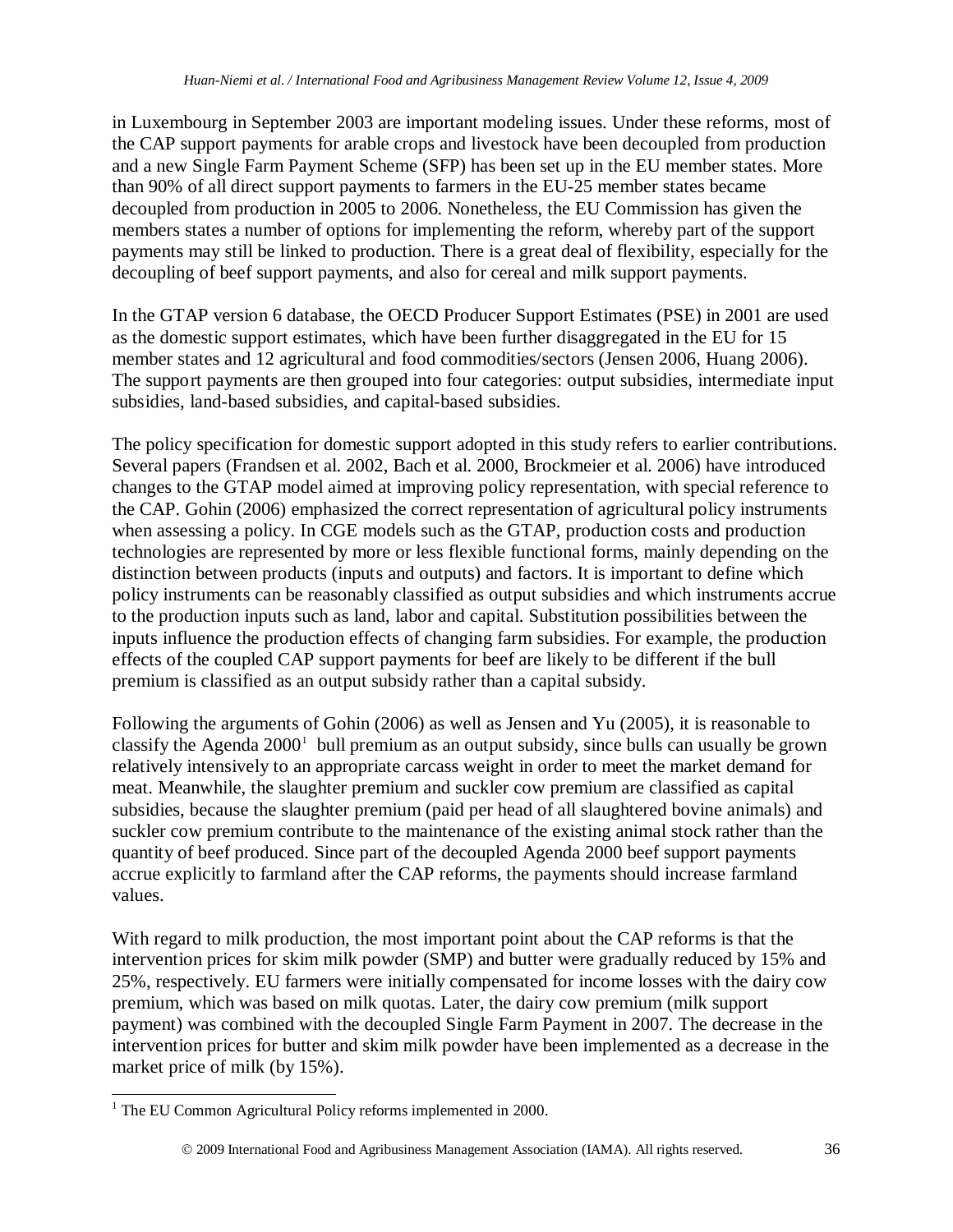The shocks applied in the GTAP model due to the CAP reforms are based on the support payments accrued to land subsidies, output subsidies, and capital subsidies by different regions of the EU (Table 4). The implementation of the CAP reforms in each EU member state is taken into account in the model by using information from the European Commission (2005b, 2004a, 2004b). In the case of the EU-15 member states, the decoupled and coupled parts of the CAP support payments are based on statistics from the European Commission. In the case of the EU-10 new member states, the total sum of the CAP payments to the new member states is taken into account and gradually increased until 2011. All the CAP support payments for the EU-10 new member states are accrued to farmland.

|                   | <b>Total CAP subsidies</b><br><b>EUR</b> million | Land subsidies*<br><b>EUR</b> million | Output subsidies**<br><b>EUR</b> million | Capital subsidies***<br><b>EUR</b> million |
|-------------------|--------------------------------------------------|---------------------------------------|------------------------------------------|--------------------------------------------|
| Finland           | 522                                              | 518                                   | 26                                       |                                            |
| France            | 8055                                             | 7075                                  |                                          | 980                                        |
| Germany & Austria | 6179                                             | 5963                                  |                                          | 216                                        |
| Northern EU       | 8259                                             | 7920                                  | 89                                       | 250                                        |
| Southern EU       | 7694                                             | 7222                                  | 13                                       | 459                                        |
| Poland            | 994                                              | 997                                   |                                          |                                            |
| Rest of EU        | 1159                                             | 1159                                  |                                          |                                            |

**Table 4.** CAP support. Subsidy category and region in the EU until 2011

**Source:** European Commission 2004a, 2004b, 2005b, own calculations

 **\*** Land subsidies are the historical CAP area payment, the decoupled bull premium, decoupled slaughter premium,

decoupled suckler cow premium and decoupled milk premium

 **\*\*** Output subsidies are the coupled bull premium

**\*\*\*** Capital subsidies are the coupled slaughter premium and coupled suckler cow premium

In this study, modeling of the CAP policies by using the GTAP model is simplified in many ways, given the intricacies of the CAP. However, there are limitations to this approach that are worth highlighting. The approximation of the measures included in the CAP reform does not take into account several important parts of the reforms: the modulation of direct payments, the introduced environmental cross-compliance elements, and the provision for rural development. Modeling of such measures is incompatible with the representative assumptions used in the GTAP model, as the measures require some differentiation between the different types of farmers.

#### *Export Competition: Abolition of Export Subsidies*

Export subsidies occur when the government gives an exporter a direct per-unit payment based on the volume of goods cleared for foreign destinations. Such a payment enables an export firm to purchase the product internally at a higher price and sell it externally at a lower price. The EU is by far the largest user of per-unit export subsidies. Other significant users of export subsidies include Switzerland, Norway, and the US. The reliance of the EU on subsidies for agriculture stems from the Common Agricultural Policy (CAP). The CAP supports producer prices at levels above world market prices, stimulating production in the EU and resulting in exportable surpluses of many commodities. The EU has been actively subsidizing the disposal of surpluses in many commodities on the world market, and thus distorting trade flows.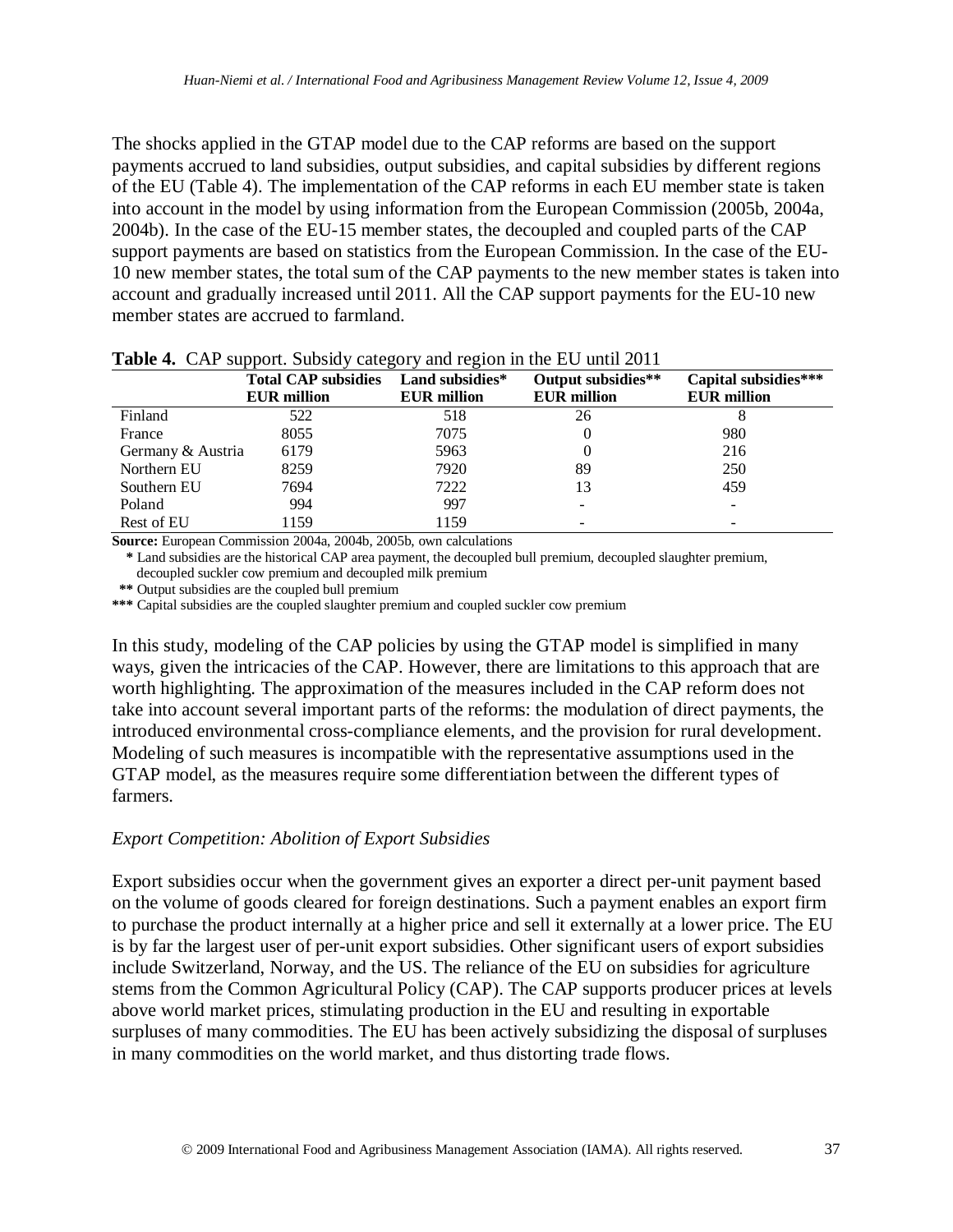Under the Uruguay Round Agreement on Agriculture (URAA), the WTO members committed to reducing their exports subsidies, and no new export subsidies were permitted. During the Uruguay Round implementation period of six years from 1995 to 2001, export subsidy expenditures were reduced by 36 percent and the volumes of subsidized exports were reduced by 21 percent. The URAA has made it more difficult for countries to resort to direct export subsidies to shore up domestic prices or manage excess supplies. Therefore, the Doha Round has the intention to make it impossible to use export subsidies to boost domestic prices by eliminating such subsidies entirely. This assumption is simulated in this study by using the GTAP model and database.

Export subsidies are part of the GTAP database implemented as a price wedge between the value of exports (free on board basis) and the world market price. The data for export subsidies are directly derived from WTO member countries' notifications to the WTO in the marketing year 2000/2001 and compared to the value of exports for 2000/2001 by using trade data from the United Nations Conference on Trade and Development. A few assumptions on dividing the export subsidies among the EU member states have been made. First, trade within the EU has been neglected in evaluating the export subsidy rates. It has also been assumed that the export subsidy is not dependent on the destination country. The export subsidy rates and global market shares of the aggregated commodities/sectors are estimated in the database (Table 5). Nullification of the export subsidy rates will simulate the entire removal of export subsidies in the model. The model structure assumes that the outcome is driven by the demand conditions and that supply only reacts to these changes. Incidentally, this is contrary to most partial equilibrium model results, which assume the supply capacity to be fixed and price reactions to be much larger. Results of the general equilibrium model may therefore be regarded as long-term impacts.

|                              | EU                     |                | <b>REU</b>             |                | <b>EFTA</b>            |                | <b>USA</b>             |                |  |  |
|------------------------------|------------------------|----------------|------------------------|----------------|------------------------|----------------|------------------------|----------------|--|--|
|                              | Export<br>Subsidy rate | Trade<br>share | Export<br>subsidy rate | Trade<br>share | Export<br>subsidy rate | Trade<br>share | Export<br>subsidy rate | Trade<br>share |  |  |
| Wheat                        | 8.63                   | 24             |                        | 1.9            |                        | 0.1            |                        | 23.6           |  |  |
| Other grains                 | 33.39                  | 20.2           | 0.01                   | 1.7            |                        | 0.3            |                        | 41.3           |  |  |
| Veges, fruits, nuts          | 2.31                   | 34             |                        | 1.2            | 125.52                 | $\mathbf{0}$   |                        | 10.8           |  |  |
| Other crops                  |                        | 17.9           |                        | 1.1            |                        | 0.4            |                        | 17.3           |  |  |
| Raw milk & bovine<br>animals |                        | 33.5           | 0.02                   | 4.8            | 94.28                  | 0.3            |                        | 11.1           |  |  |
| Animal products<br>n.e.c.    | .067                   | 29.3           |                        | 2.7            |                        | 0.8            |                        | 17.1           |  |  |
| Bovine meat products         | 84.62                  | 31.6           |                        | 0.9            | 3.9                    | 0.5            |                        | 18.4           |  |  |
| Other meat products          | 5.68                   | 52.6           | 0.17                   | 3.8            | 11.27                  | 0.2            |                        | 13.7           |  |  |
| Dairy products               | 30.78                  | 67.2           | 2.09                   | 4.1            | 30.99                  | 1.5            | 7.83                   | 2.8            |  |  |
| Sugar                        | 60.22                  | 14.2           | 6.73                   | 1.2            |                        | 0.1            |                        | 4.1            |  |  |
| Other food products          | 2.31                   | 41.7           | 0.13                   | 2.1            | 0.58                   | 2.4            |                        | 9.4            |  |  |
| Resources                    |                        | 6.4            |                        | 0.6            | 0.24                   | 6.8            |                        | 1.6            |  |  |
| Manufacturing                |                        | 37.3           |                        | 2.6            | 0.13                   | 3.1            |                        | 12.5           |  |  |
| <b>Services</b>              |                        | 40.9           |                        | 2.7            |                        | 3              |                        | 17.6           |  |  |

**Table 5.** Export subsidy rates and global market shares in the GTAP version 6 database. Region and commodity/sector, marketing year 2000/2001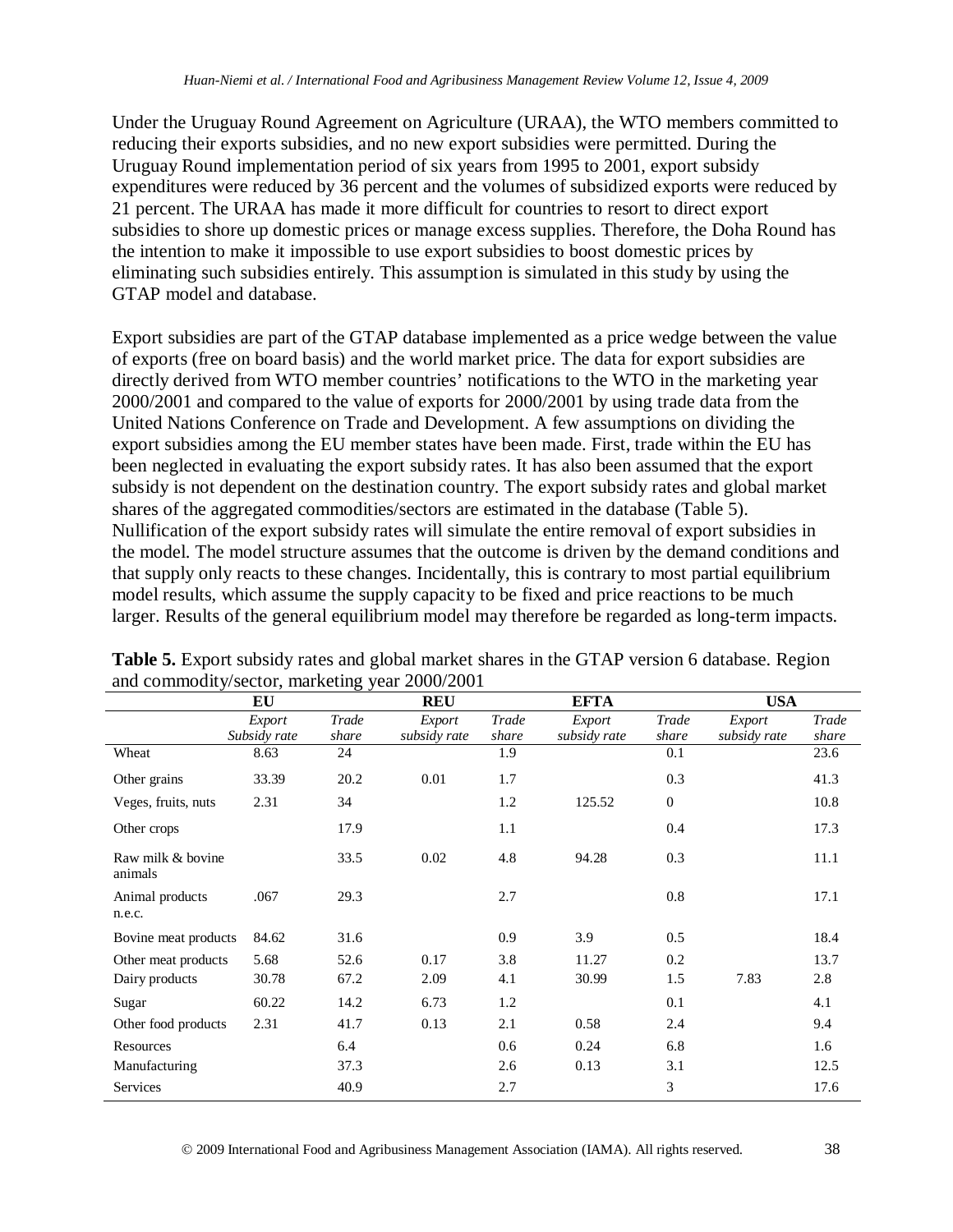*Market Access: EU and US Proposals -Two Different Tariff Reduction Formulas*

The GTAP model is calibrated to demonstrate the impacts of tariff reductions on production, exports and imports. After calibrating the tariffs in the GTAP database, the model is used to compare two alternative proposals for tariff reductions in the Doha Round: a lower reduction formula from the EU and higher reduction formula from the US (Table 6). This simulation will illustrate how sensitive agricultural products are to the different tariff reduction formulae. This sensitivity analysis will indicate the agricultural products that are vulnerable to further market opening (EU Proposal) and an acute reduction in tariffs (US Proposal).

| EU Formula             |             | <b>US Formula</b>      |             |  |  |  |  |  |  |  |
|------------------------|-------------|------------------------|-------------|--|--|--|--|--|--|--|
| Tariff band thresholds | Linear cuts | Tariff band thresholds | Linear cuts |  |  |  |  |  |  |  |
| $0 - 30\%$             | 35%         | $0 - 20\%$             | $55 - 65\%$ |  |  |  |  |  |  |  |
| $30 - 60\%$            | 45%         | $20 - 40%$             | $65 - 75%$  |  |  |  |  |  |  |  |
| $60 - 90\%$            | 50%         | $40 - 60\%$            | $75 - 85%$  |  |  |  |  |  |  |  |
| 90%                    | 60%         | 60%                    | $85 - 90\%$ |  |  |  |  |  |  |  |
| Tariff cap             | 100%        | Tariff cap             | 75%         |  |  |  |  |  |  |  |

**Table 6.** The EU Proposal and US Proposal for tariff reduction

**Source:** European Commission 2005a, US Department of State 2005

Approaches to trade liberalization through the reduction of tariffs confront some key methodological challenges (see Bouët et al. 2008). One of these is the frequent, wide divergence between bound tariffs and the tariff rates actually applied. Negotiations in the WTO are conducted on the basis of bound tariffs notified to the WTO. However, these bound tariffs may differ from actual applied tariffs. If so, reductions in bound tariffs as agreed upon in the WTO may not reduce the actual tariffs ('binding overhang'). Large differences between bound and applied tariffs are widespread in developing countries, but generally less so for high-income developed countries. The EU bound rates for tariffs are equal to the actual applied rates. Therefore, in the EU, any cut in bound tariffs immediately results in lower applied tariffs.

Another key issue that needs to be addressed is the weighting scheme used to aggregate the applied tariff rates. In the standard GTAP database, the applied rates in the EU are aggregated using import trade weights. This is done with the help of world import values from the United Nation's COMTRADE database of 2001, excluding intra-EU trade. Trade weights only take the relative importance of trade flows into account, and lead to an endogenous bias, as the weight for each individual tariff decreases with an increase in the tariff. Accordingly, prohibitive tariffs impede market access, and thereby reduce the trade volumes to zero. This issue is not taken into account by the import weighting approach. Trade barriers are therefore underestimated with this method.

This study draws on the detailed data on applied tariffs notified by the EU to the WTO for computation of the so-called ad valorem equivalents (AVE data). These ad valorem equivalents are calculated by working out the "unit value'" of imports over the period of 1999-2001. Import values are taken from the data submitted to the Integrated Database (IDB) of the WTO. The value of imports is divided by the volume of imports over the same period, and this is then compared with the import duty to give an ad valorem equivalent. Variants of this basic formula exist to deal with cases where the "unit value" of any product is substantially affected by factors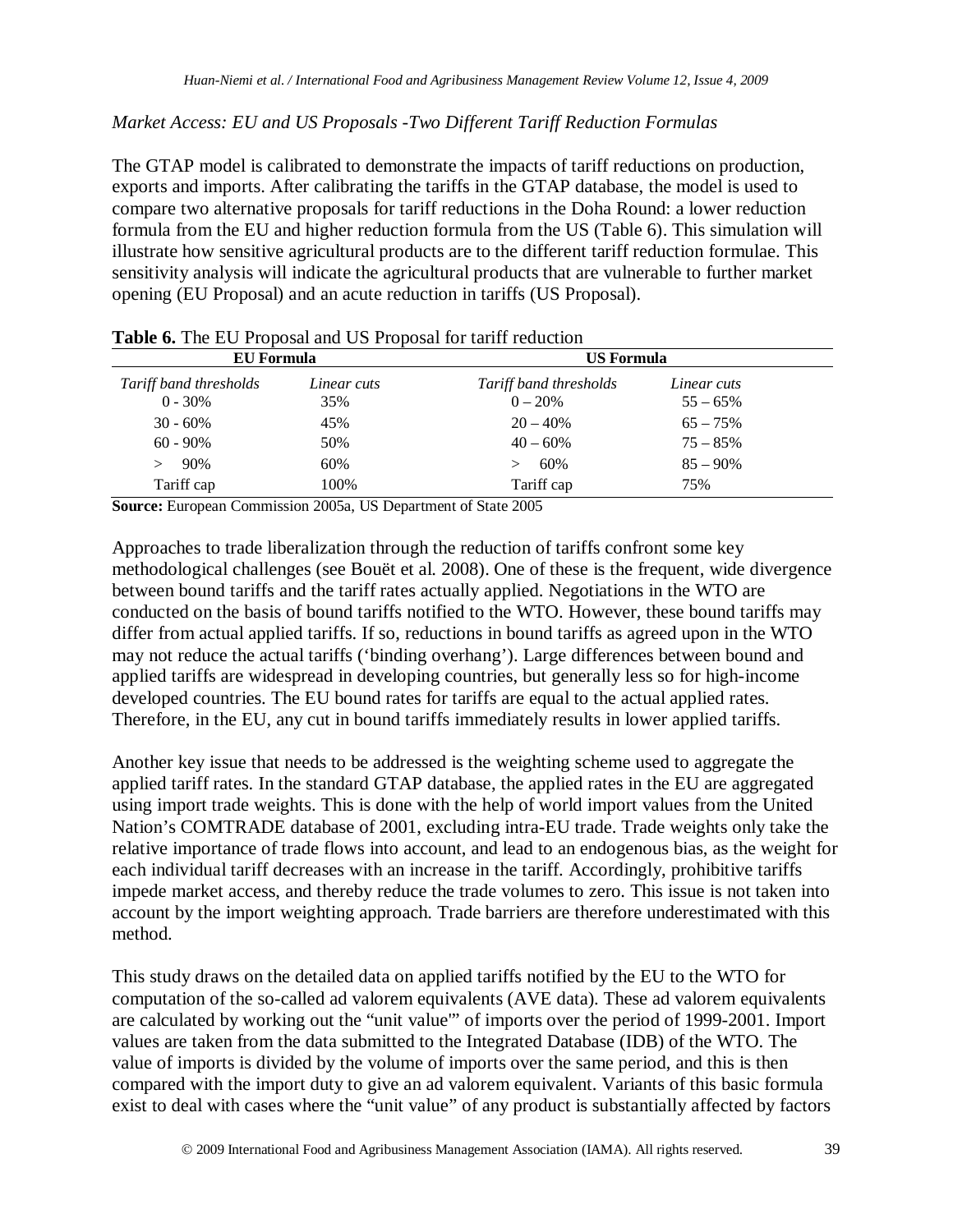such as the existence of tariff quotas as well as other non-tariff barriers. The data are available at the 8-digit level of the Harmonized System (HS) of classification. In this study, these detailed tariffs are aggregated through simple averages up to the product aggregates of the GTAP database. It is, however, worth recalling that although all the ad valorem tariffs of the EU are calculated to the 8-digit level, their modeling within a framework such as the GTAP model would still create conceptual problems due to the need to aggregate these tariffs again for the 12 specific commodities/sectors aggregated in the GTAP database for agriculture. The GTAP model could not include products at the level of detail at which tariff lines are specified (for example at the 8-digit level). The EU tariff schedule includes 2200 tariff lines; thus, the assessment of the impact of trade liberalization on the EU cannot be precise.

### **Implications of Agricultural Trade Liberalization and CAP Reforms for the EU**

The potential consequences of a multilateral agreement in the Doha Round have been assessed in numerous studies (Bouët et al. 2007, Hertel et al. 2007, Anderson and Martin 2006, Decreux and Fontagné 2006, Polasky 2006, Francois et al. 2005). Among these studies, the conclusions are divergent or convergent depending on the methodological choices and designs of the trade reforms implemented in the studies. The present study utilizes a CGE methodology to show the impact of agricultural trade liberalization in the Doha Round and domestic reforms on production, exports, and imports within separate regions of the EU. The results provide only rough indications and not precise projections of the future due to the limitations of the CGE methodology, which include its complexity, data requirements, aggregation issues, and model sensitivity to the selection of key parameters. In particular, CGE models sacrifice commodity and policy details important in examining agricultural trade agreements and lag on policy and market information (Westhoff et al. 2004). Partial equilibrium models are able to capture the policy details, and the commodities are disaggregated compared to CGE models. For example, in the GTAP model, the pigmeat and poultry meat sectors are combined as other meat products, and the bovine sector includes cattle, sheep, goats, and horses. On the other hand, proper analysis of trade agreements would seem to require large-scale general equilibrium models, which simultaneously take into account changing trade flows between countries, supply and demand adjustments, and resource re-allocation between different sectors in the economy. CGE models force conceptual consistency on a problem and provide useful information on spatial trade flows and factor prices important to agriculture (Goldin and van der Mensbrugghe 1996, Hertel 1997). CGE models also capture feedback effects between processing sectors and primary agriculture that can at best be mimicked in partial equilibrium models.

The results from the GTAP model provide estimates of the changing production and trade flows in the EU and within its regions. The different structures of agricultural production and implementation of the CAP reforms are the main reasons for dividing the EU into seven countries/regions (Table 1): Finland, France, Germany & Austria, Northern EU, Southern EU, Poland, and the Rest of the EU. The economies of Denmark, Sweden, the Netherlands, Belgium, Ireland, the United Kingdom (UK), and Luxembourg are grouped as Northern EU, because these countries have relatively high wage rates and an agricultural production structure that is specialized and capital intensive. Finland's economy is similar to Northern EU, but its agricultural production structure is not yet as efficient or capital intensive as Northern EU. In addition, Finland suffers from natural handicaps due to the unfavorable climate, being the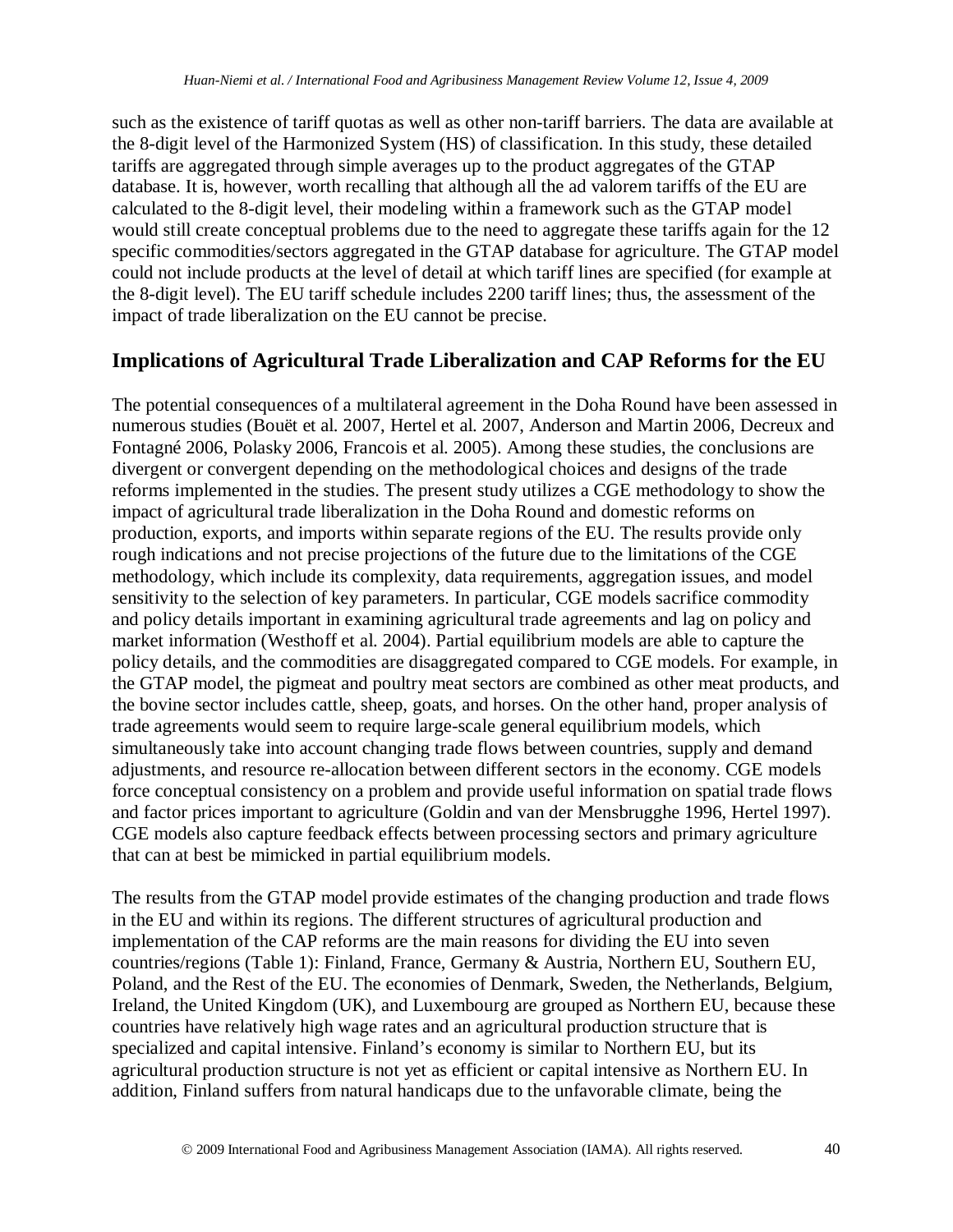world's northernmost country with a viable agriculture, and hence requiring excessive agricultural subsidies. In fact, this study was established for policy makers in Finland, and Finland is therefore considered as one region. France and Germany (in the GTAP database, Austria is combined with Germany) are singled out because of their sheer size and production capacity in agriculture. Spain, Italy, Portugal, and Greece are grouped as Southern EU because agriculture in these Mediterranean countries has somewhat similar characteristics that are relatively divergent from the other regions. The countries from Central and Eastern Europe and the Mediterranean included in the 2004/2007 EU enlargement are grouped as the Rest of the EU because their national agricultural policies are quite similar and these countries have lower agricultural subsidies compared to the old EU-15 member countries. Poland is singled out as one region from the Rest of the EU due to its huge agricultural production capacity (potentially a relatively large agricultural producer).

#### *Production According to EU Region*

The production of bovine meat products in the EU is the most vulnerable to domestic policy reforms and trade liberalization (Appendix 1 and 2). The total EU production of bovine meat products is estimated to decrease by 15% with a value of USD 10.6 billion under the EU tariff reduction formula (Appendix 1) and by 23% with a value of USD 15.9 billion under the US tariff reduction formula (Appendix 2). Northern EU will be the hardest hit region, facing a 26% (Figure 1) decline in production with a value of USD 5.2 billion (Figure 2) under the EU formula and a decline of 38% with a value of USD 7.5 billion under the US formula. The production of bovine meat products in Northern EU represents the largest drop in value (Figure 2) among the commodities/sectors that register a decrease in production, and one of the largest percentage drops (Figure 1) for production. Beef production clearly decreases in countries such as the UK and Ireland (Northern EU), which have decoupled all beef support payments from production. Another cause of the decreasing beef production in these countries is that labor released from agriculture is easily absorbed by strong non-agricultural sectors. The production of beef decreases to a lesser extent in countries that retained a significant proportion of the beef support payments coupled or linked to production, such as Finland. In contrast, there is no decline in the production of bovine meat products in the EU-12 new member states (in fact a slight increase) under the EU tariff reduction formula, but there is a slight decline in production under the US tariff reduction formula. Hence, the EU tariff reduction formula will only have a production decreasing impact in the old EU-15 member states, but the US tariff reduction formula is drastic enough to cause a production decrease in all the EU member states.

In terms of value (Figure 2), the production of dairy products in the EU is the second most vulnerable to domestic policy reforms and trade liberalization. The total EU production of dairy products is estimated to decrease by 7% with a value of USD 8.7 billion under the EU tariff reduction formula (Appendix 1), and by 12% with a value of USD 14.1 billion under the US tariff reduction formula (Appendix 2). Northern EU will again be the hardest hit region, with an 11% (Figure 1) decline in production with a value of USD 4.5 billion (Figure 2) under the EU formula and a decline of 18% with a value of USD 7.1 billion under the US formula. Similar to the case of bovine meat products, the full decoupling of milk support payments due to the CAP reforms and the high opportunity cost of labor in these countries are the main causes for the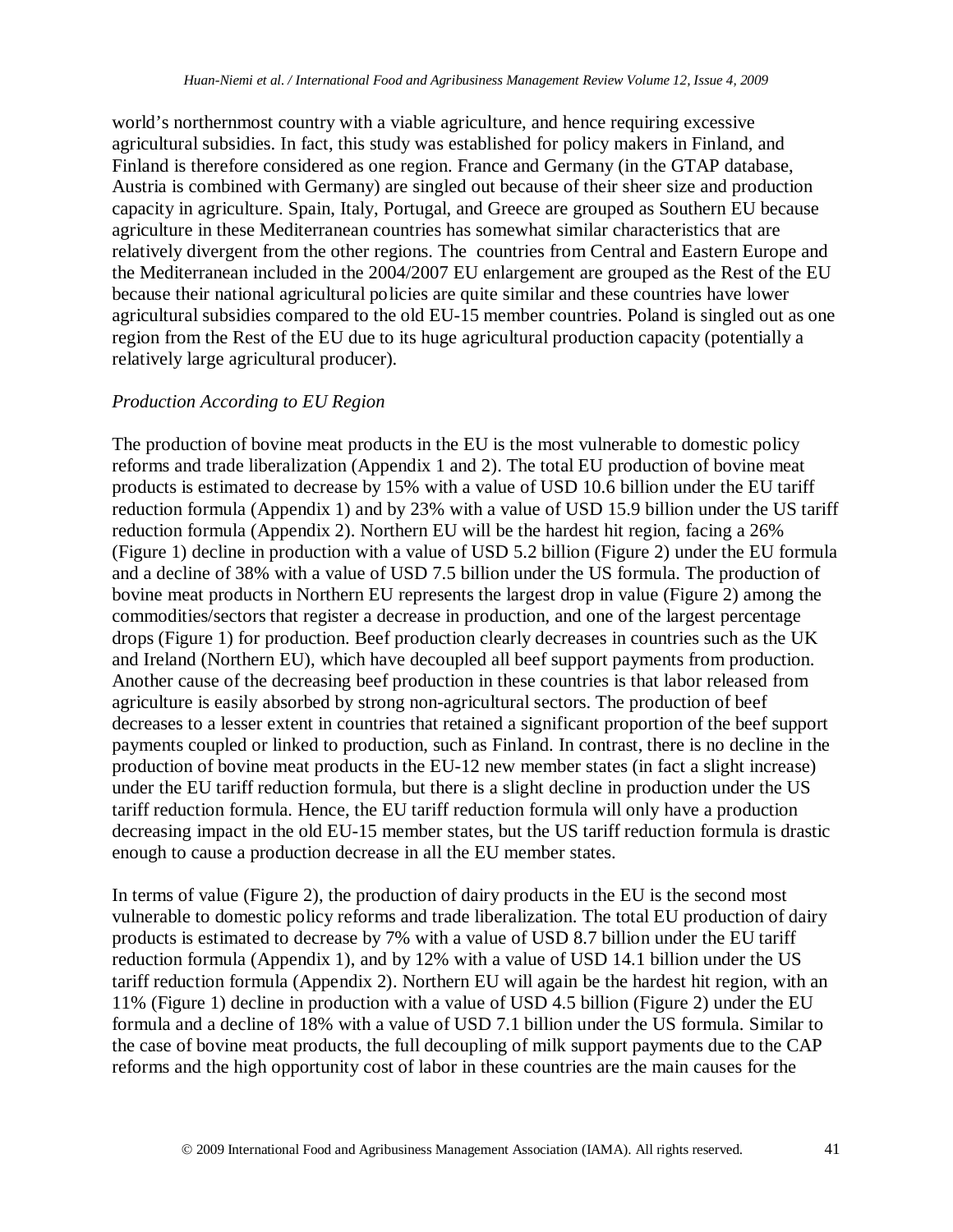decreasing production of dairy products. By contrast, there is no decline in the production of dairy products in the EU-12 new member states, but in fact there is an increase in production.

In percentage terms (Figure 1), the production of wheat and sugar are very vulnerable to domestic policy reforms and trade liberalization. Among the EU regions, the largest percentage drop in production for wheat will occur in Southern EU, and that for sugar will occur in Northern EU. The percentage decreases in production for other meat products and other food products are small compared to the examined commodities/sectors. On the other hand, the production decrease in value (Figure 2) for other food products is quite large, even though the decrease in the percentage is small. In comparison, the percentage decrease in production for sugar is many times greater than for other food products, but the value decrease in production for sugar is much smaller than for other food products.



**Figure1.** Changes in agrifood production (in percentage - %) according to EU region under the EU Proposal for tariff reductions (Reference year 2001 using GTAP version 6 database)**.**

The total impact of CAP reforms, export subsidy abolition, and tariff reduction on production can be decomposed into individual impacts on production (Appendix 7). The charts (Figure 3 and 4) illustrating the decomposition of the different policy effects on EU production demonstrate that tariff reduction has the most powerful impact on the production of sugar, bovine meat products, bovine animals, and other crops, whereas export subsidy abolition has a considerable impact on wheat, other grains, and dairy products. The steeper tariff reduction under the US Proposal would cause a substantial further decrease in the production of other crops, sugar, bovine meat products, bovine animals, and dairy products. CAP reforms are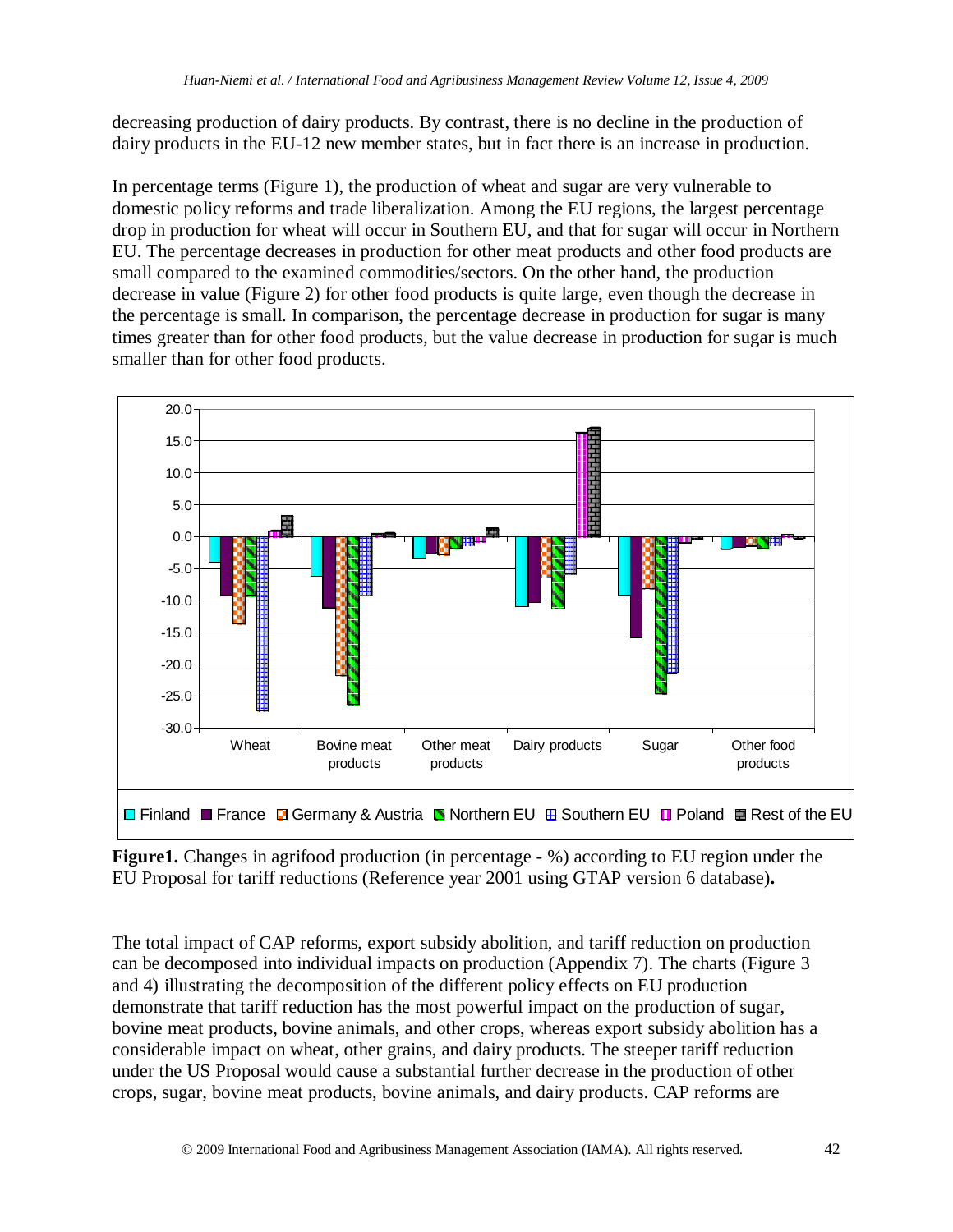

**Figure 2.** Changes in agrifood production (in value - US\$ Million) according to EU region under the EU Proposal for tariff reductions (Reference year 2001 using GTAP version 6 database).



**Figure 3.** Decomposition of different policy effects on the changes in EU production under the EU Proposal for tariff reductions (Reference year 2001 using GTAP version 6 database).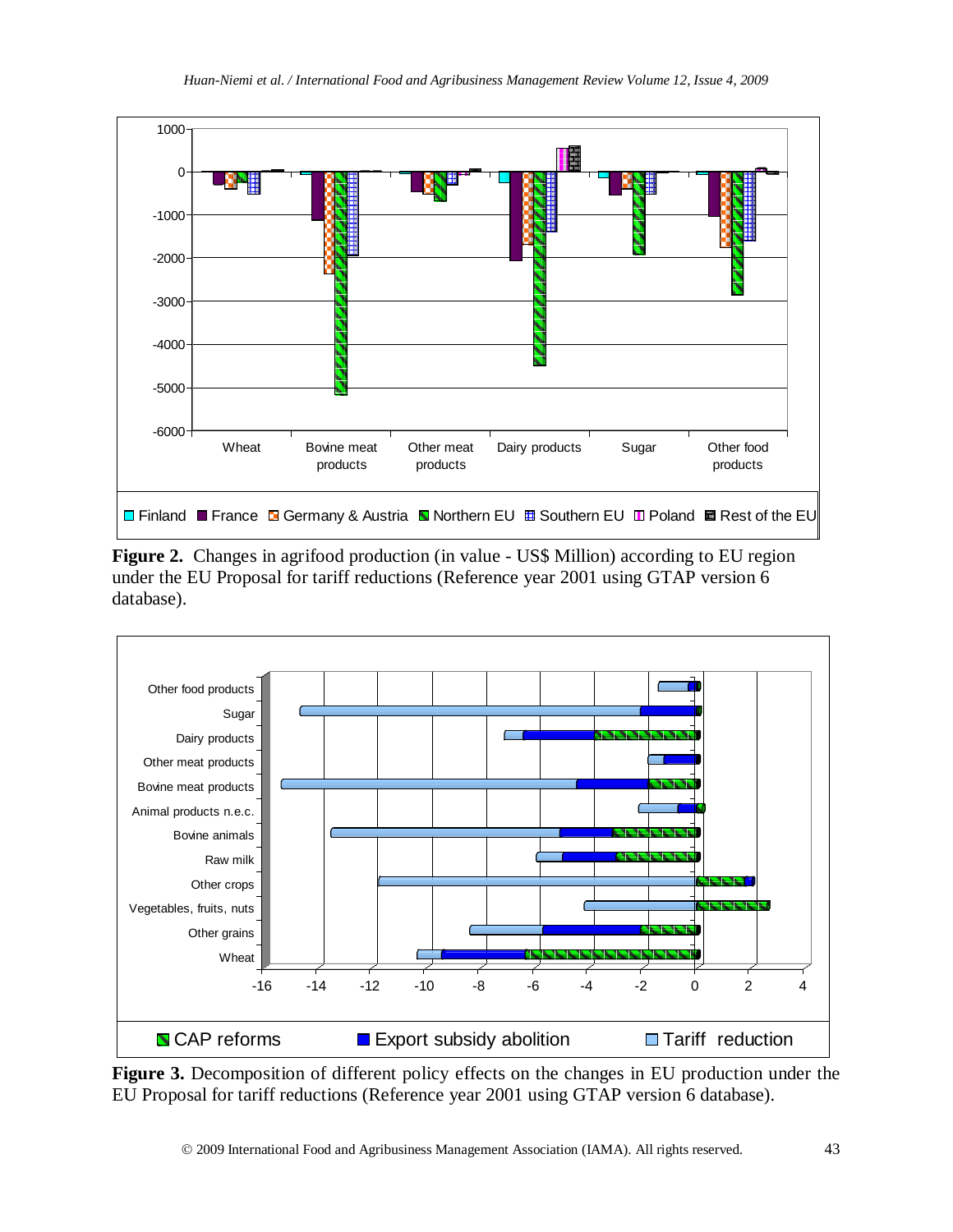

**Figure 4.** Decomposition of different policy effects on the changes in EU production under the US Proposal for tariff reductions (Reference year 2001 using GTAP version 6 database).

largely responsible for the decrease in production for wheat and dairy products. The decomposition shows that tariff reduction has the greatest contribution to the total drop in the production of bovine meat products in the EU. Out of the 15% drop in production under the EU formula, tariff reduction alone accounts for 11% of the drop compared to less than 5% for both CAP reforms and export subsidy abolition. Under the US formula, out of the 23% drop in production, tariff reduction alone accounts for 18%, and both CAP reforms and export subsidy abolition account for less than 5% of the drop. By comparing the EU Proposal (Figure 3) for tariff reduction with the steeper tariff reduction under the US Proposal (Figure 4), the production of bovine meat products would sharply decrease with further market opening. Therefore, some bovine meat products may be designated as sensitive products by the EU in the WTO in order to protect the domestic production of these products. Designation as sensitive products will give the EU flexibility to shield them from the full force of the applicable tariff reduction formula by applying a lower tariff reduction formula. The decomposition also shows that CAP reforms have the greatest contribution to the total drop in the production of dairy products in the EU. Out of the 7% drop in production under the EU formula, CAP reforms alone account for 4% of the drop compared to 3% for both export subsidy abolition and tariff reduction. Under the US formula, out of the 12% drop in production, CAP reforms account for 5%, tariff reduction accounts for 4%, and export subsidy abolition accounts for 3% of the drop. This is an indication that dairy products are very sensitive to domestic policy reforms. Furthermore, EU production of dairy products will considerably decrease under the US Proposal for tariff reduction compared to the EU Proposal. Thus, some dairy products may be designated as sensitive products in the WTO in order to avoid the full force of the applicable tariff reduction formula.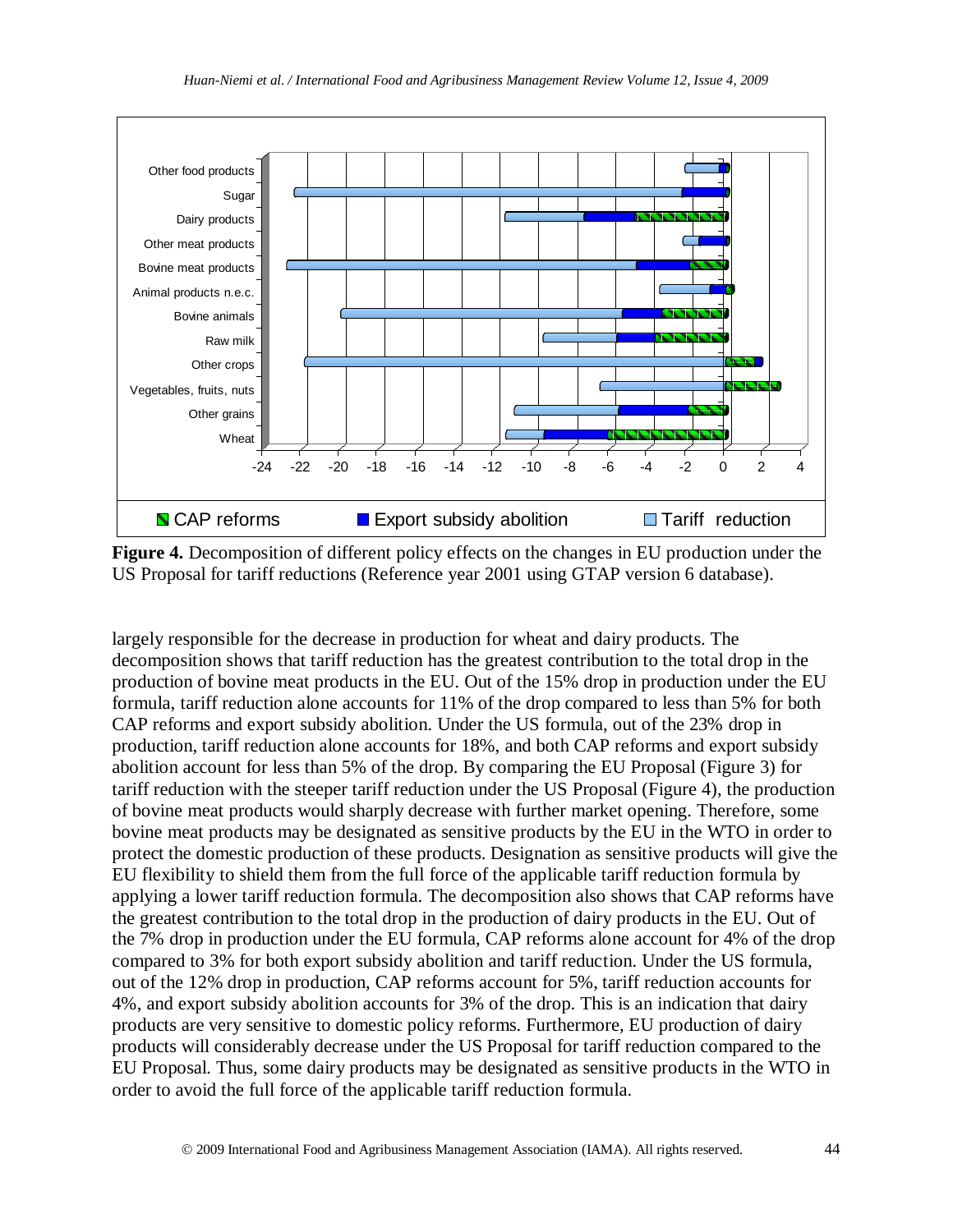#### *Exports According to EU Region*

In terms of EU exports under the EU tariff reduction formula (Appendix 3), sugar (60%), bovine meat products (57%), dairy products (23%), other grains (22%), and wheat (18%) have the highest percentage reduction in exports, but dairy products (USD 5.6 billion), bovine meat products (USD 4.2 billion), and other food products (USD 2.7 billion) have the highest reduction in the value of exports. Even though the percentage reduction in the exports (Figure 5) of other food products is the lowest, the value of the reduced exports (Figure 6) is high due to the highly processed nature of the food products. On the contrary, the percentage drop in the exports of sugar is large, but the drop in the value of exports is low compared to the other products. Under the US tariff reduction formula (Appendix 4), bovine meat products (72%), sugar (71%), dairy products (28%), other grains (27%), and other crops (22%) have the highest percentage reduction in exports, but dairy products (USD 7.6 billion), bovine meat products (USD 5.3 billion), and other food products (USD 2.9 billion) have the highest value reduction in exports. Similarly, the percentage reduction in the exports of other food products is low (3%), but the value of the reduced exports is high. If the reduction in exports is measured in terms of value (Figure 6), the exports of dairy products are considered to experience the highest level of reduction, followed by bovine meat products and other food products (processed food products). Domestic policy reforms and trade liberalization in the EU may cause reductions in the exports of almost all the examined agricultural products, ranging from 3% to 60% under the EU tariff reduction formula and from 1% to 72% under the US tariff reduction formula. Among the EU countries and regions, Finland may experience the largest percentage drop in the exports of bovine meat products (80% under the EU formula; 89% under the US formula), but the value of exports is



**Figure 5.** Changes in agrifood exports (in percentage - %) according to EU region under the EU Proposal for tariff reductions (Reference year 2001 using GTAP version 6 database).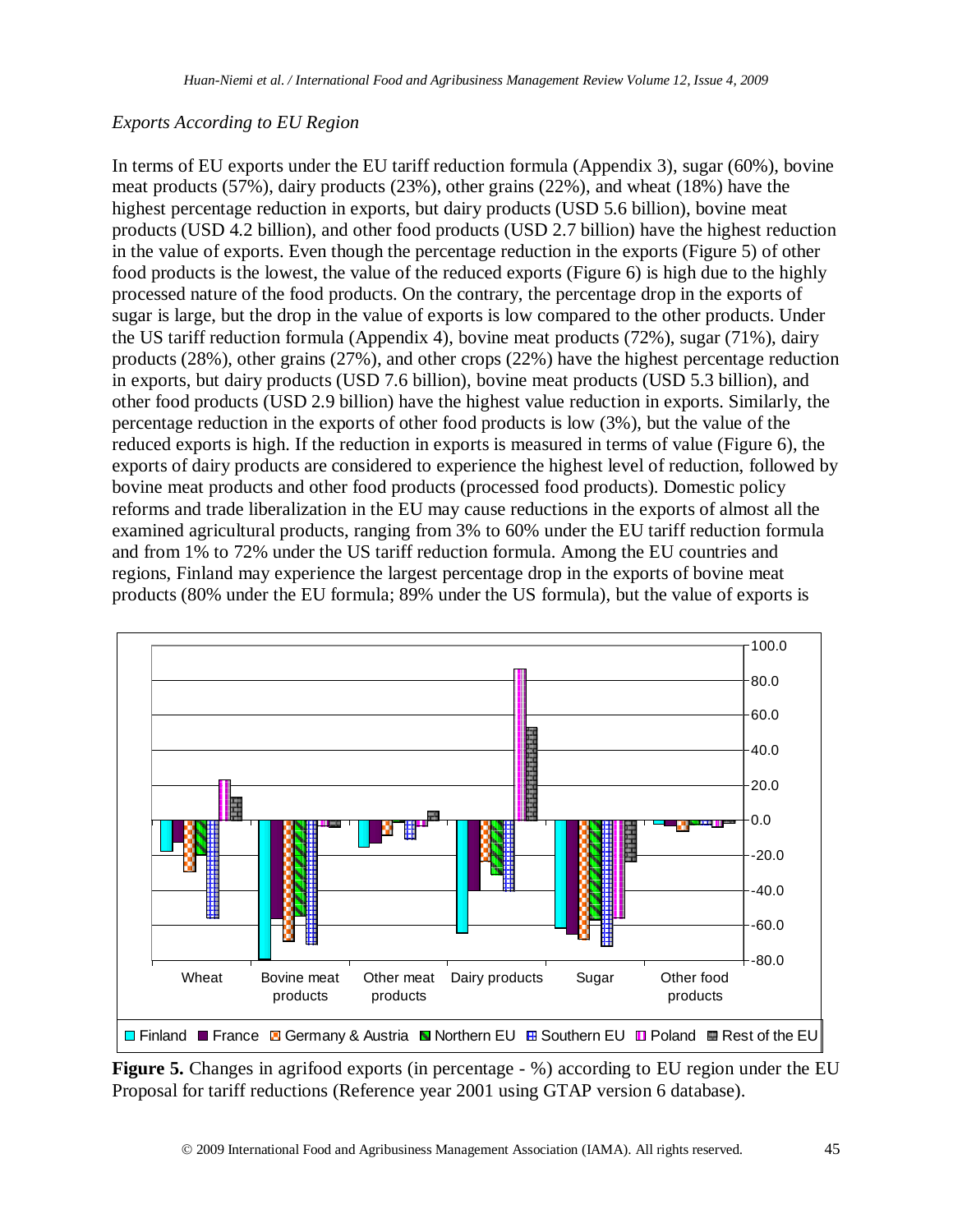

**Figure 6.** Changes in agrifood exports (in value - US\$ Million) according to EU region under the EU Proposal for tariff reductions (Reference year 2001 using GTAP version 6 database)

negligible compared to the other EU regions. Northern EU may experience the biggest drop in the value of exports (USD 2.8 billion under the EU formula) for dairy products, but the percentage drop (31% under the EU formula) in exports is moderate compared to the other EU regions.

#### *Imports According to EU Region*

In terms of EU imports under the EU tariff reduction formula (Appendix 5), sugar (65%), bovine meat products (64%), other crops (15%), dairy products (11%), wheat (8%), and other meat products (7%) have the highest percentage increase in imports, but bovine meat products (USD 6.1 billion), other food products (USD 4.8 billion), other crops (USD 3.8 billion), sugar (USD 2.3 billion), dairy products (USD 2 billion), and other meat products (USD 1.2 billion) have the highest value increase in imports. Although the percentage increase (Figure 7) in the imports of other food products is very small, the value (Figure 8) of the increased imports is considerable due to the highly processed nature of the food products. In comparison, the percentage rise in the imports of sugar is extremely high, but the imported value is much lower than for other food products. Under the US tariff reduction formula (Appendix 6), sugar (128%), bovine meat products (124%), other crops (37%), dairy products (33%), other meat products (16%), and wheat (9%) have the highest percentage increase in imports, but bovine meat products (USD 12 billion), other crops (USD 9.6 billion), other food products (USD 8.5 billion), dairy products (USD 5.9 billion), sugar (USD 4.6 billion), and other meat products (USD 2.7 billion) have the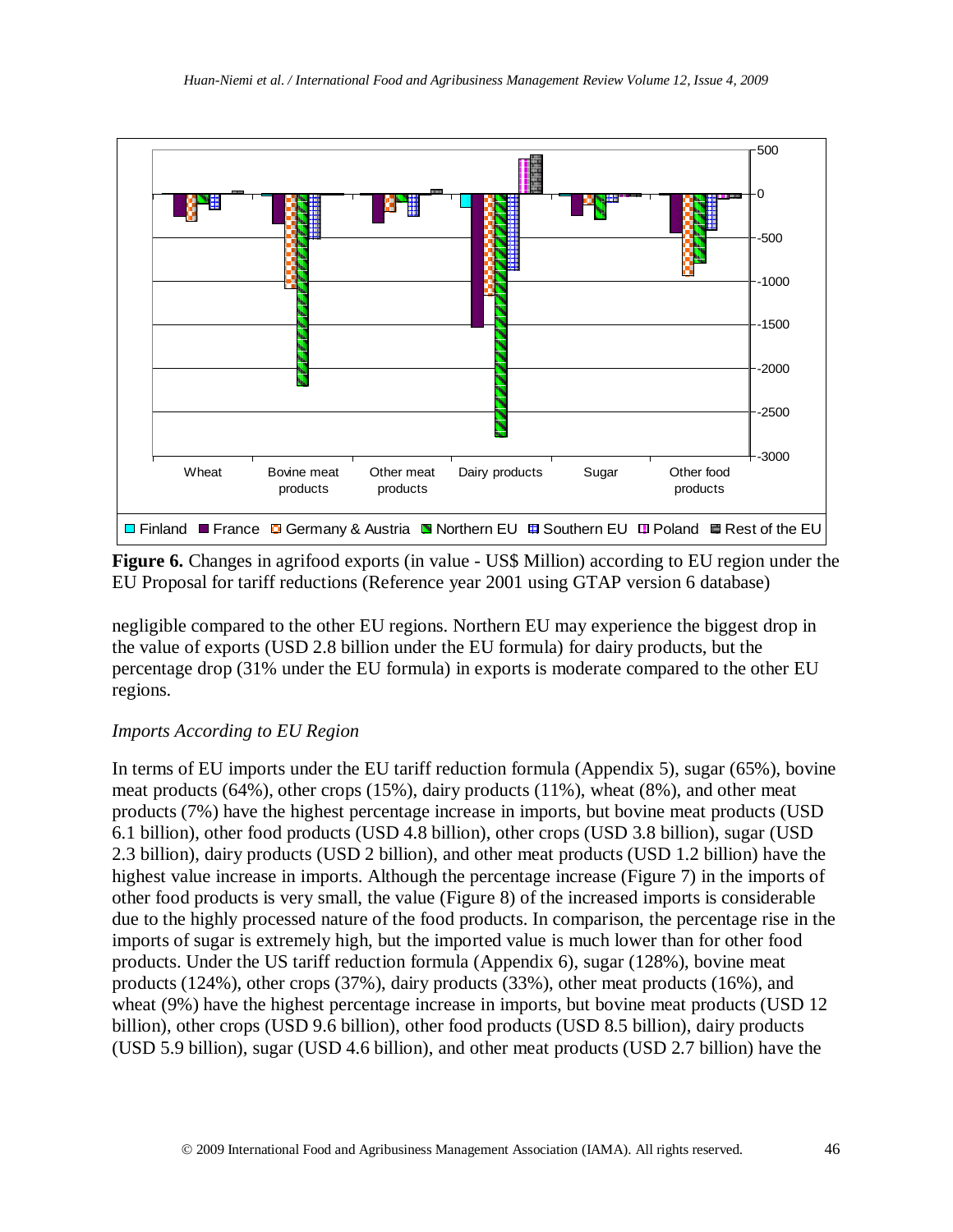

**Figure 7.** Changes in agrifood imports (in percentage - %) according to EU region under the EU Proposal for tariff reductions (Reference year 2001 using GTAP version 6 database).



**Figure 8.** Changes in agrifood exports (in value - US\$ Million) according to EU region under the EU Proposal for tariff reductions (Reference year 2001 using GTAP version 6 database).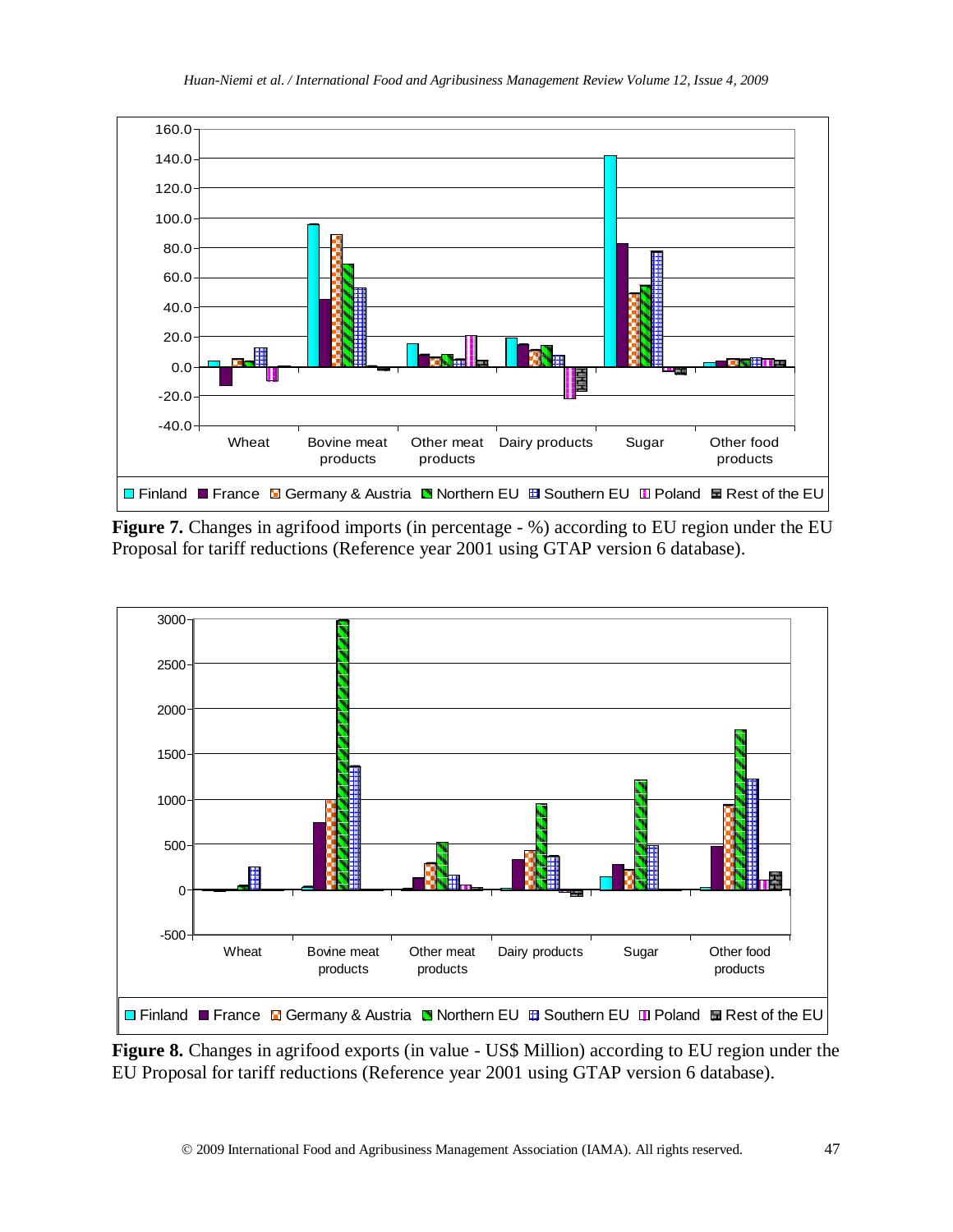highest value increase in imports. The percentage increase in the imports of other food products is the same as for wheat (9%), but the value of the increased imports of other food products is 25 times greater than the value of wheat imports. If the increase in imports is measured in terms of value (Figure 8), the import of bovine meat products is considered to experience the highest level of increase, followed by other food products (processed food products) and sugar. Domestic policy reforms and trade liberalization in the EU may cause increases in the imports of almost all the examined agricultural products, ranging from USD 13 million to USD 6 billion under the EU tariff reduction formula and from USD 56 million to USD 12 billion under the US tariff reduction formula. Among the EU countries and regions, Finland may experience the largest percentage growth in imports, especially for sugar (142% under the EU formula; 310% under the US formula), but Northern EU is the region that may experience the largest growth in the value of imports, especially for bovine meat products (USD 3 billion under the EU formula; USD 5.4 billion under the US formula).

#### *Production, Exports, and Imports: US Proposal Versus EU Proposal; Small Versus Large EU Members; Old Versus New EU Members.*

The steeper tariff reduction formula of the US Proposal compared to the EU Proposal would cause a larger decrease in EU production and EU exports as well as a higher increase in EU imports of the examined agricultural commodities/sectors (Appendix 8). The scale of production, exports, and imports for France measured in value terms is approximately ten times greater than for Finland. Therefore, France has a major role in the CAP and a major voice in the negotiating position of the EU at the WTO. The most striking impact of the steeper tariff reduction formula (US Proposal) is that the amount of EU imports doubled compared to the milder tariff reduction formula (EU Proposal). The rise in imports of sugar is most profound in Finland, and France has the steepest growth in the imports of bovine meat products compared to the other agricultural products, whereas Poland may experience a dramatic expansion in the imports of other food products. Concerning Poland, the results suggest that the country is very competitive in the production of dairy products; hence the rise in production and exports of dairy products after trade liberalization and domestic policy reforms. Several studies (Gorton et. al 2001, Dries and Swinnen 2004, IFCN 2008) have pointed out that Poland has a lower cost of production for milk compared to the old EU member countries and high scope for productivity improvement stemming from the improvement in investment conditions and catching up with the technological lag.

Trade liberalization and domestic policy reforms would cause production declines in the old EU member countries for all the examined agricultural commodities/sectors, while the new EU member countries may encounter production growth in some of the examined agricultural products (Appendix 9 and Appendix 10). Bovine meat products, dairy products, and sugar may encounter the most drastic decline in exports. In the case of imports, the level of bovine meat product and sugar imports may grow to an extremely high level due to trade liberalization, especially when the tariffs are reduced under the US Proposal, and these sectors in Finland may be flooded by imports of these products. Brockmeier et al. (2006) have shown that the highly protected beef and milk sectors of the EU are particularly affected by the application of the US Proposal for tariff reductions, and the highly protected EU agricultural sectors would experience a severe negative change in their trade balances. The Food and Agricultural Policy Research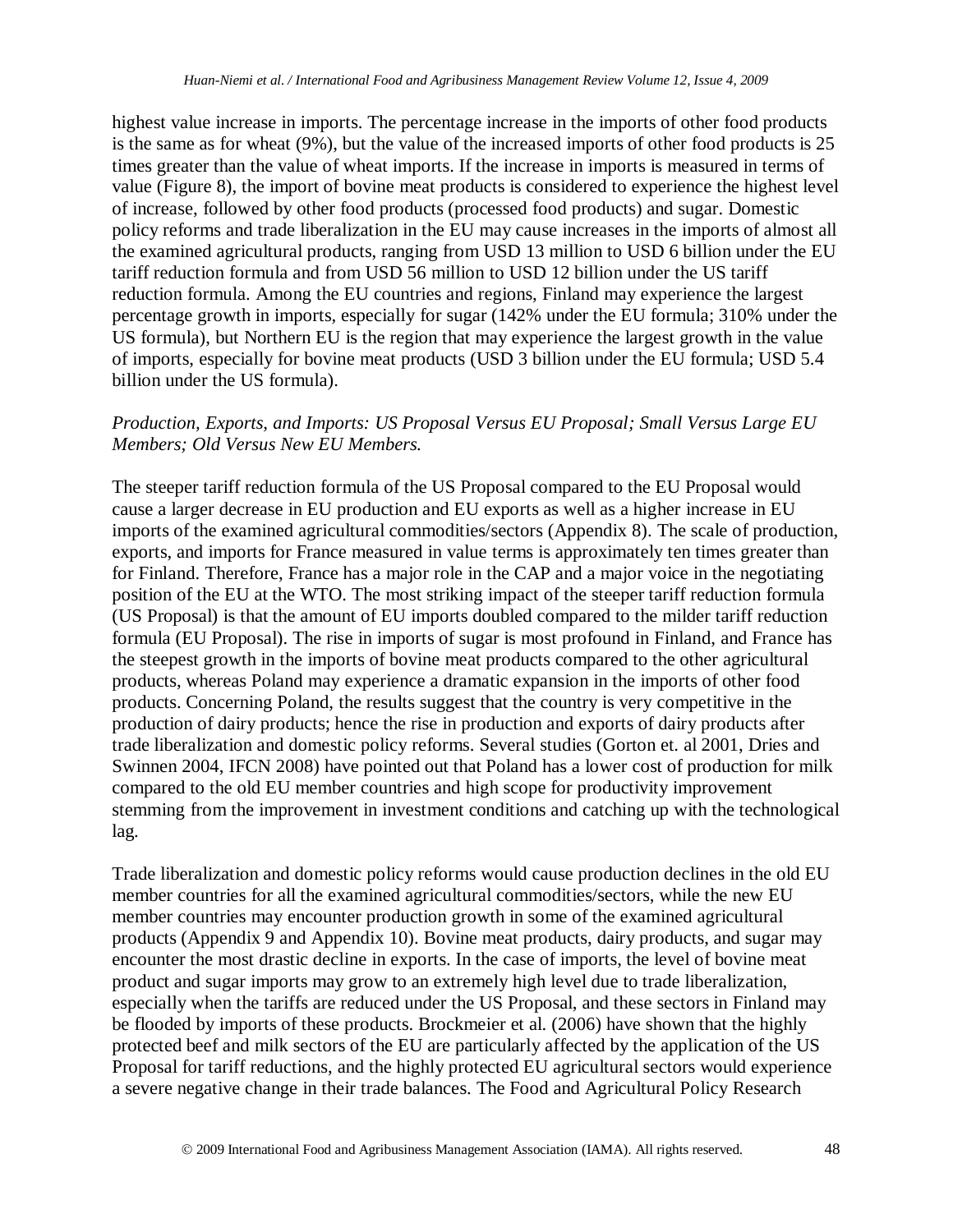Institute (FAPRI 2005) has found that the combined effect of trade liberalization and domestic policy changes would significantly increase beef imports in the EU and substantially decrease EU exports and production. In addition, using comparable methodology for simulating trade liberalization and domestic support reforms in the EU, Jensen and Yu (2005) have shown that EU production of bovine meat products and other agricultural products would significantly drop together with decreasing exports and expanding imports of these products. In comparison, the results are more severe in this study.

#### **Conclusions**

This study has aimed to address the question of what would be the overall effects of further trade liberalization and the implemented CAP reforms on EU agricultural production, imports and exports within different EU regions by using the multi-region and multi-sector computable general equilibrium model known as the GTAP model. Moreover, the GTAP model was used to compare a lower tariff reduction formula (EU Proposal) with a higher reduction formula (US Proposal) in order to show how sensitive the examined agricultural commodity/sector is to the different tariff reduction formulae. This will indicate the agricultural commodities/sectors that are vulnerable to further market opening and a extreme reduction in tariffs.

This study has shown that EU imports would escalate and EU exports would plummet with declining EU production because of trade liberalization and domestic policy reforms in the EU agricultural markets and sectors. The results suggest that CAP reforms accompanied by tariff reductions and the removal of export subsidies would cause a reduction in EU production in all the examined agricultural products ranging from 1% to 15% under the EU tariff reduction formula and from 2% to 23% under the US tariff reduction formula. The decline in EU agricultural production would reduce EU exports of almost all the examined agricultural products by from 3% to 60% under the EU tariff reduction formula and from 1% to 72% under the US tariff reduction formula. Additionally, EU imports would increase for almost all the examined agricultural products, ranging from USD 13 million to USD 6 billion under the EU tariff reduction formula and from USD 56 million to USD 12 billion under the US tariff reduction formula. Northern EU and Finland would be the hardest hit region and country, respectively, in terms of decreasing production and exports in combination with increasing imports. The decoupling of the CAP support payments and a drastic increase in input prices such as fertilizers, energy and labor have lowered the incentive for high cost producers to continue production. High cost producers in countries such as Finland, Sweden, and Denmark will only continue to produce with higher prices for food and agricultural products. Otherwise, agriculture is not a competitive industry for labor or capital in these countries.

The decomposition of the different policy effects on EU production demonstrated that tariff reduction has the most powerful impact on the production of sugar, bovine meat products, bovine animals, and other crops, whereas export subsidy abolition has a considerable impact on wheat, other grains, and dairy products. CAP reforms are largely responsible for the decrease in production for wheat and dairy products. The decomposition showed that tariff reduction has the greatest contribution to the total drop in the production of bovine meat products in the EU. Therefore, some bovine meat products may be designated as sensitive products by the EU in the WTO. Designation as sensitive products will give the EU flexibility to shield these products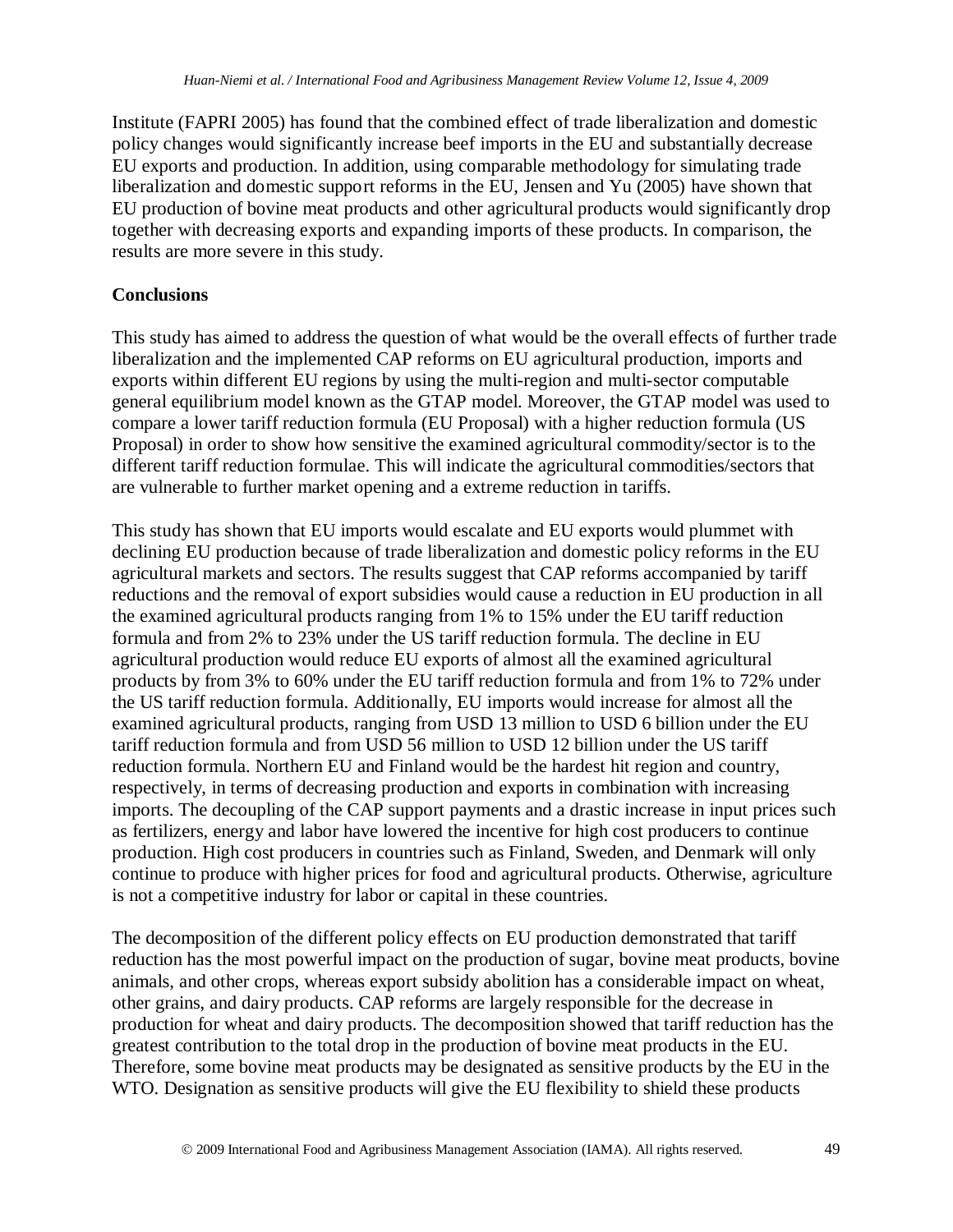from the full force of the applicable tariff reduction formula by applying a lower tariff reduction formula. The decomposition also showed that CAP reforms have the greatest contribution to the total drop in the production of dairy products in the EU. EU production of dairy products would considerably decrease under the US Proposal for tariff reduction compared to the EU Proposal. Thus, some dairy products may be designated as sensitive products in the WTO in order to avoid the full force of the applicable tariff reduction formula. The negotiated formula for tariff reductions in the WTO draft proposal**[2](#page-21-0)** for the Agreement on Agriculture is a compromise between the EU and US Proposals. Hence, agricultural commodities/sectors analyzed as sensitive in this study may be declared as comprising sensitive products by the EU in the upcoming Doha Round. The market access pillar of the agricultural negotiations is very difficult for the EU due to its vulnerability to imports.

The most striking impact of a steeper tariff reduction formula (US Proposal) is that the quantity of EU imports would double compared to a milder tariff reduction formula (EU Proposal). The rise in imports of sugar would be most profound in Finland, and France would have the steepest growth in the imports of bovine meat products compared to the other agricultural products, whereas Poland may experience a dramatic expansion in the imports of other food products. Trade liberalization and domestic policy reforms would cause production declines in the old EU member countries for all the examined agricultural products, whereas the new EU member countries may encounter production growth in some of the examined agricultural products. Bovine meat products, dairy products, and sugar may encounter the most drastic decline in exports. Moreover, the imports of bovine meat products and sugar may grow to extremely high levels due to trade liberalization, especially if the tariffs are reduced according to the US Proposal: Finland may be flooded by imports of these products. In order to protect the domestic production of these products, the EU may designate sugar, bovine meat products, and dairy products as sensitive products in the WTO. However, aggregates are deceptive, because the GTAP model could not include products at the level of detail at which tariff lines are specified (for example at the 8-digit level, and the EU tariff schedule includes 2200 tariff lines). Consequently, the assessment of EU agricultural products that are sensitive to trade liberalization cannot be precise in this study.

## **References**

- Abler, D., and D. Blandford. 2007. Implications of a Doha Agreement for Agricultural Policies in the European Union. Department of Agricultural Economics & Rural Sociology, Pennsylvania State University.
- Anderson, K., and W. Martin. 2006. Agricultural Trade Reform and the Doha Development Agenda. Palgrave McMillan, co-published by World Bank. [http://publications.worldbank.org/ecommerce/catalog/product-detail?product\\_id=5105941&.](http://publications.worldbank.org/ecommerce/catalog/product-detail?product_id=5105941&)

<span id="page-21-0"></span> $2$  Under the WTO draft proposal, tariffs between zero and 20 percent are to be reduced by 50 percent; tariffs between 20 to 50 percent would be cut by 57 percent; tariffs between 50 to 75 percent would be lowered by 64 percent; and tariffs above 75 percent would be decreased by 70 percent (WTO 2008).

2009 International Food and Agribusiness Management Association (IAMA). All rights reserved. 50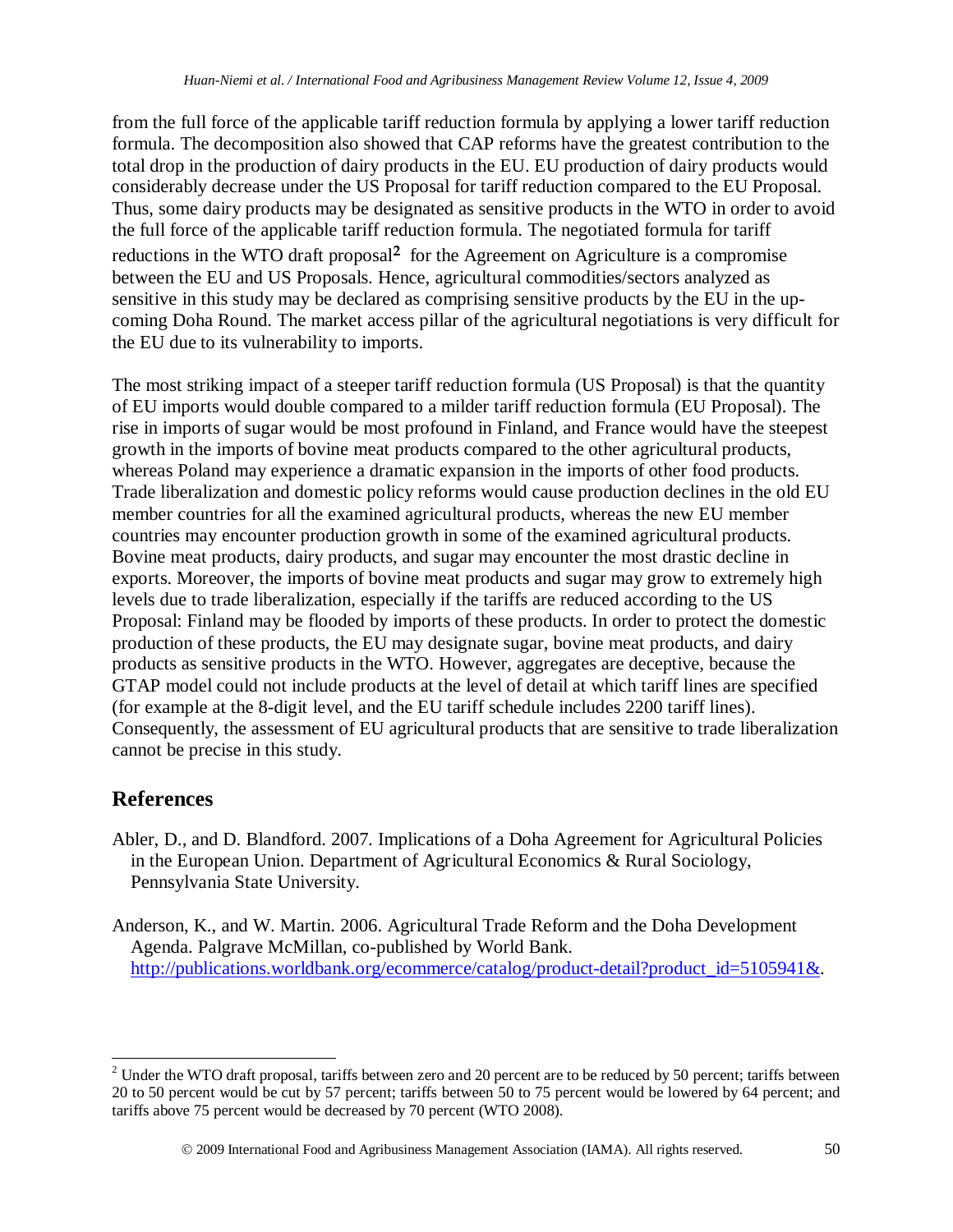- Bouët, A., Y. Decreux, L. Fontagné, S. Jean, and D. Laborde. 2008. Assessing Applied Protection across the World. *Review of International Economics*, Published article online: 22 Apr 2008 (DOI:10.1111/j.1467-9396.2008.00753.x).
- Bouët, A., S. Mevel, and D. Orden. 2007. More or Less Ambition in the Doha Round: Winners and Losers from Trade Liberalisation with a Development Perspective. *The World Economy* 30 (8): 1253–1280.
- Brockmeier, M., R. Klepper, and J. Pelikan. 2006. A Comparison of the Most Recent Proposals for Market Access. A paper presented at the ENARPRI Conference, June 8, 2006, Brussels, Belgium.<http://www.enarpri.org/Publications/ConNo3.pdf> .
- Bach, C.F., S.E. Frandsen, and H.G. Jensen. 2000. Agricultural and Economy-Wide Effects of European Enlargement: Modelling the Common Agricultural Policy. *Journal of Agricultural Economics* 51(2): 162-180.
- Cunha, A., and A. Swinbank. 2009. Exploring the Determinants of CAP Reform: A Delphi Survey of Key Decision-Makers. *Journal of Common Market Studies* 47 (2): 235-261.
- Decreux, Y., and L. Fontagné. 2006. Quantitative Assessment of the Outcome of the Doha Development Agenda. CEPII, Working paper No 2006-10. 50p. [http://www.cepii.fr/anglaisgraph/workpap/summaries/2006/wp06-10.htm.](http://www.cepii.fr/anglaisgraph/workpap/summaries/2006/wp06-10.htm)
- Dimaranan, B., and R. McDougall. 2005. Global Trade, Assistance, and Production: The GTAP 6. Data Base, Center for Global Trade Analysis, Purdue University.
- Dries, L., and J. Swinnen. 2004. European integration, foreign investment and institutional restructuring in the Polish agri-food sector In: van Huylenbroeck, G, Verbeke, W., Lauwers, L. (eds.). Role of institutions in rural policies and agricultural markets, 291-303. Elsevier Amsterdam.
- Diao Xinshen, A. Somwaru, and T. Roe. 2001. A Global Analysis of Agricultural Trade Reform in WTO Member Countries. Economic Development Center, University of Minnesota.
- European Commission. 2005a. Making Hong Kong a Success: Europe's Contribution Brussels, 28 October, 2005. Directorate General for Trade, European Commission. [http://trade.ec.europa.eu/doclib/docs/2005/october/tradoc\\_125641.pdf.](http://trade.ec.europa.eu/doclib/docs/2005/october/tradoc_125641.pdf)
- European Commission. 2005b. Commission Regulation (EC) No 118/2005 of 26 January 2005. [http://eur-lex.europa.eu/LexUriServ/site/en/consleg/2005/R/02005R0118-20050416-en.pdf.](http://eur-lex.europa.eu/LexUriServ/site/en/consleg/2005/R/02005R0118-20050416-en.pdf)
- European Commission. 2004a. Commission Regulation (EC) No 796/2004 of 21 April 2004. [http://eur-lex.europa.eu/LexUriServ/site/en/consleg/2004/R/02004R0796-20050325-en.pdf.](http://eur-lex.europa.eu/LexUriServ/site/en/consleg/2004/R/02004R0796-20050325-en.pdf)
- European Commission. 2004b. Commission Regulation (EC) No 795/2004 of 21 April 2004. [http://eur-lex.europa.eu/LexUriServ/site/en/consleg/2004/R/02004R0795-20050101-en.pdf.](http://eur-lex.europa.eu/LexUriServ/site/en/consleg/2004/R/02004R0795-20050101-en.pdf)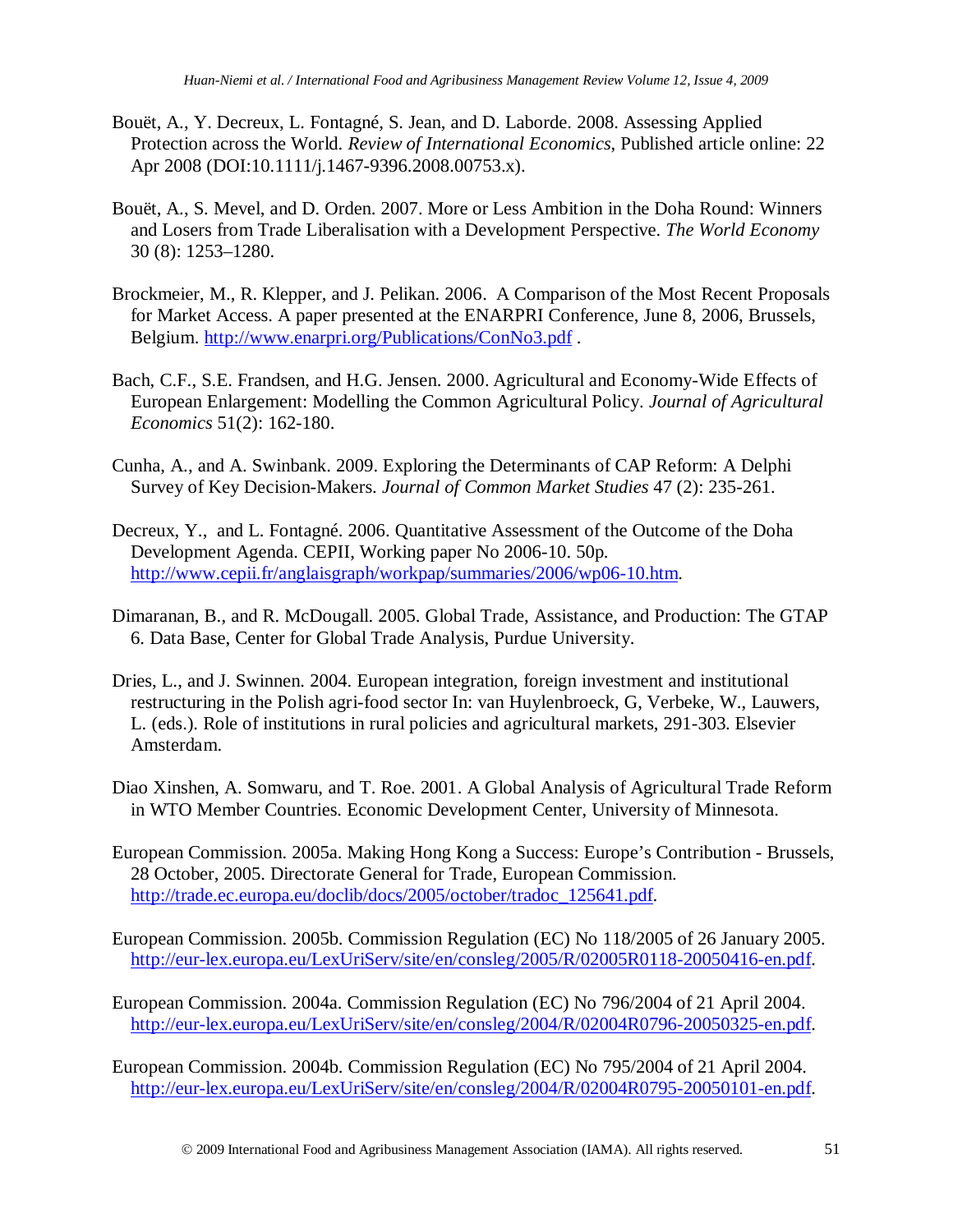- FAO. 2009. Crop Prospects and Food Situation. Global Information and Early Warning System on Food and Agriculture (GIEWS), Food and Agriculture Organization of the United Nations. [http://www.fao.org/Giews/english/cpfs/index.htm#2008.](http://www.fao.org/Giews/english/cpfs/index.htm#2008)
- FAO. 2008a. The State of Food Insecurity in the World 2008. FAO Corporate Document Repository, Food and Agriculture Organization of the United Nations. [http://www.fao.org/docrep/011/i0291e/i0291e00.htm.](http://www.fao.org/docrep/011/i0291e/i0291e00.htm)
- FAO. 2008b. Soaring Food Prices: Facts, Perspectives, Impacts and Actions Required. High-Level Conference on World Food Security: The Challenges of Climate Change and Bioenergy, Rome, 3 – 5 June 2008, Food and Agriculture Organization of the United Nations. [http://www.fao.org/fileadmin/user\\_upload/foodclimate/HLCdocs/HLC08-inf-1-E.pdf.](http://www.fao.org/fileadmin/user_upload/foodclimate/HLCdocs/HLC08-inf-1-E.pdf)
- FAPRI. 2005. U.S. Proposal for WTO Agriculture Negotiations: Its Impact on U.S. and World Agriculture. CARD Working Paper 05-WP 417, December 2005, Food and Agricultural Policy Research Institute, Center for Agricultural and Rural Development, Iowa State University.
- Francois, J., H. van Meijl, and F. van Tongeren. 2005. Trade liberalization in the Doha Development Round. *Economic Policy* 20 (42): 349–391.
- Frandsen, S., B. Gersfeld, and H. Jensen. 2002. Decoupling Support in Agriculture: Impacts of redesigning European Agricultural Support. Paper presented at the 5th Annual Conference on Global Economics Analysis in Taipei, Taiwan. [http://www.gtap.agecon.purdue.edu/resources.](http://www.gtap.agecon.purdue.edu/resources)
- Gohin, A. 2006. Assessing CAP Reform: Sensitivity of Modelling Decoupled Policies. *Journal of Agricultural Economics* 57 (3): 415-440.
- Gorton, M., Owska A. Dani, S. Jarka, S. Straszewski, A. Zawojska, and E. Majewski. 2001. The International Competitiveness of Polish Agriculture. *Post-Communist Economies* 13 (4): 445- 457.
- Goldin, I., and D. van der Mensbrugghe. 1996. Agricultural Tariffication under the Uruguay Round. In: Martin, W. and L.A. Winters (eds.). The Uruguay Round and the Developing Countries. Cambridge: Cambridge University Press.
- Hertel, T., R. Keeney, M. Ivanic, and A. Winters. 2007. Distributional effects of WTO agricultural reforms in rich and poor countries. *Economic Policy* 22 (50): 289–337.
- Hertel, T., eds. 1997. Global Trade Analysis, Modelling and Applications. Cambridge: Cambridge University Press.
- Huang Hsin. 2006. V6 Documentation Chapter 16.B: Agricultural Domestic Support. [https://www.gtap.agecon.purdue.edu/resources/res\\_display.asp?RecordID=1820.](https://www.gtap.agecon.purdue.edu/resources/res_display.asp?RecordID=1820)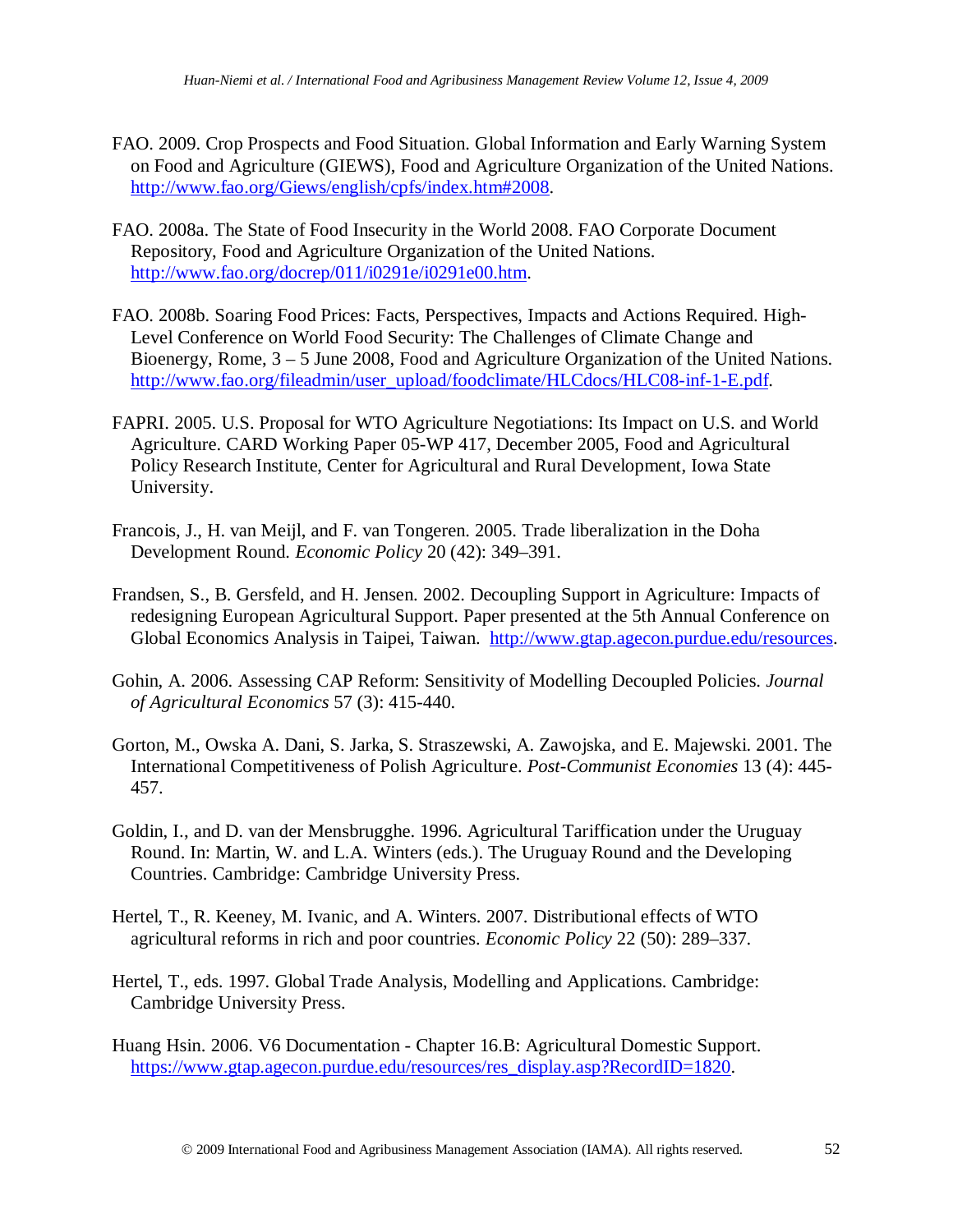- IFCN. 2008. Dairy report 2008. For a better understanding of milk production worldwide. International Farm Comparison Network (IFCN), Braunschweig.
- Jensen, H.G. 2006. V6 Documentation Chapter 16.C: Domestic Support: European Union. [https://www.gtap.agecon.purdue.edu/resources/res\\_display.asp?RecordID=1822.](https://www.gtap.agecon.purdue.edu/resources/res_display.asp?RecordID=1822)
- Jensen, H.G., and Wusheng Yu. 2005. Reforming Agricultural Domestic Support of the EU in the Doha Round: Measurement, Feasibility, and Consequences. Paper presented at the 8th Annual Conference on Global Economics Analysis in Luebeck, Germany.
- OECD. 2000. A Forward-Looking Analysis of Export Subsidies in Agriculture. Paris: Organisation for Economic Co-operation and Development.
- Polasky, S. 2006. Winners and Losers: Impact of Doha Round on developing countries. Carnegie Endowment for International Peace.
- USDA. 2009. Agricultural Commodity Price Spikes in the 1970s and 1990s: Valuable Lessons for Today. Amber Waves, Volume 7, Issue 1, March 2009, Economic Research Service (ERS), United States Department of Agriculture (USDA). [http://www.ers.usda.gov/amberwaves.](http://www.ers.usda.gov/amberwaves)
- USDA. 2008. Fluctuating Food Commodity Prices: A Complex Issue With No Easy Answers. Amber Waves, Volume 6, Issue 5, November 2008, Economic Research Service (ERS), United States Department of Agriculture (USDA). [http://www.ers.usda.gov/amberwaves.](http://www.ers.usda.gov/amberwaves)
- US Department of State. 2005. U.S. proposal for WTO Ministerial Conference in Hong Kong on agriculture negotiations, Oct. 10, 2005 by the Office of the United States Trade Representative. Digest of United States Practice in International Law 2005, Office of the Legal Adviser, U.S. Department of State. [http://www.state.gov/s/l/2005/87225.htm.](http://www.state.gov/s/l/2005/87225.htm)
- World Bank. 2008a. Chapter 4: Reforming trade, price, and subsidy policies. World Development Report 2008: Agriculture for Development, The World Bank. [http://go.worldbank.org/2IL9T6CGO0.](http://go.worldbank.org/2IL9T6CGO0)
- World Bank. 2008b. A Challenge of Economic Statecraft, speech by Robert B. Zoellick, President of The World Bank Group, Center for Global Development, Washington D.C., April 2, 2008. [http://www.worldbank.org](http://www.worldbank.org/) (News & Broadcast/Speeches/ April 2, 2008).
- Westhoff, P., J. Fabiosa, J. Beghin, and W. Meyers. 2004. Challenges in Modelling the Effects of Trade Agreements on the Agricultural Sector. Iowa State University Working Paper 04-WP 358. [http://www.card.iastate.edu.](http://www.card.iastate.edu/)
- WTO. 2008. Revised draft modalities for agriculture, 6 December 2008, Chairperson's texts 2008, Agriculture Negotiations, World Trade Organization [TN/AG/W/4/Rev.4]. [http://www.wto.org/english/tratop\\_e/agric\\_e/agchairtxt\\_dec08\\_a\\_e.doc.](http://www.wto.org/english/tratop_e/agric_e/agchairtxt_dec08_a_e.doc)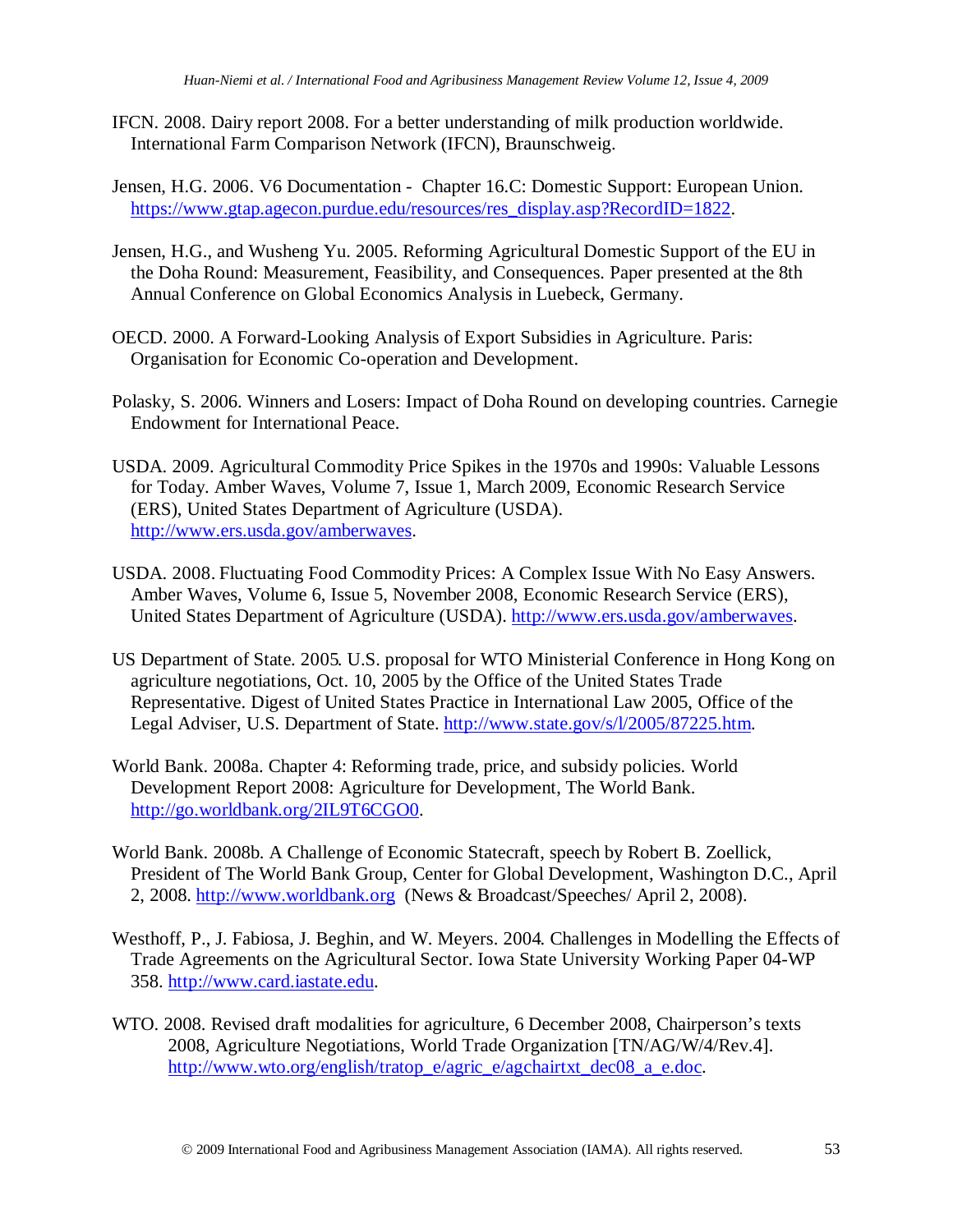# **Appendix 1.**

|                          | EU      |            |               | Finland    |         | France            |         | Germany & Austria |         | Northern EU | Southern EU |                  |        | Poland     |         | Rest of the EU |
|--------------------------|---------|------------|---------------|------------|---------|-------------------|---------|-------------------|---------|-------------|-------------|------------------|--------|------------|---------|----------------|
|                          | $\%$    | US\$ Mill. | $\frac{0}{0}$ | US\$ Mill. | %       | <b>US\$ Mill.</b> | %       | US\$ Mill.        | $\%$    | US\$ Mill.  | %           | <b>US\$ Mill</b> | %      | US\$ Mill. | $\%$    | US\$ Mill.     |
| Wheat                    | $-10.4$ | $-1378$    | $-4.0$        | $-2$       | $-9.3$  | $-290$            | $-13.7$ | $-385$            | $-9.4$  | $-238$      | $-27.3$     | $-515$           | 0.9    | 11         | 3.4     | 41             |
| Other grains             | $-8.4$  | $-1187$    | $-13.9$       | $-44$      | $-11.2$ | $-328$            | $-12.1$ | $-401$            | $-13.9$ | $-284$      | $-5.2$      | $-158$           | 1.6    | 17         | 0.9     | 10             |
| Vegetables, fruits, nuts | $-1.6$  | $-838$     | $-2.1$        | -6         | $-3.0$  | $-206$            | $-0.5$  | $-21$             | $-4.2$  | $-370$      | $-0.6$      | $-165$           | $-0.5$ | $-21$      | $-2.3$  | $-49$          |
| Other crops              | $-9.8$  | $-6309$    | $-7.3$        | $-47$      | $-5.9$  | $-886$            | $-9.5$  | $-1121$           | $-17.1$ | $-2110$     | $-8.5$      | $-1646$          | $-7.8$ | $-200$     | $-13.2$ | $-298$         |
| Raw milk                 | $-5.9$  | $-2589$    | $-10.4$       | $-76$      | $-7.4$  | $-534$            | $-5.2$  | $-563$            | $-9.8$  | $-1215$     | $-5.5$      | $-428$           | 5.6    | 126        | 5.5     | 101            |
| Bovine animals           | $-13.5$ | $-3537$    | $-6.4$        | $-9$       | $-7.6$  | $-451$            | $-21.6$ | $-728$            | $-20.7$ | $-1588$     | $-10.7$     | $-771$           | 1.0    | 6          | 0.4     |                |
| Animal products n.e.c.   | $-2.0$  | $-1057$    | $-6.1$        | $-35$      | $-2.7$  | $-206$            | $-2.5$  | $-222$            | $-2.8$  | $-409$      | $-1.3$      | $-186$           | $-0.6$ | $-18$      | 0.5     | 21             |
| Bovine meat products     | $-15.4$ | $-10605$   | $-6.2$        | $-66$      | $-11.2$ | $-1112$           | $-21.7$ | $-2360$           | $-26.2$ | $-5153$     | $-9.2$      | $-1937$          | 0.4    | 10         | 0.6     |                |
| Other meat products      | $-1.8$  | $-2009$    | $-3.3$        | $-46$      | $-2.6$  | $-463$            | $-2.8$  | $-514$            | $-1.9$  | $-685$      | $-1.3$      | $-308$           | $-0.9$ | $-61$      | 1.4     | 68             |
| Dairy products           | $-7.1$  | $-8727$    | $-10.9$       | $-264$     | $-10.3$ | $-2052$           | $-6.4$  | $-1683$           | $-11.3$ | $-4495$     | $-5.9$      | $-1380$          | 16.2   | 538        | 17.0    | 608            |
| Sugar                    | $-14.6$ | $-3517$    | $-9.3$        | $-137$     | $-15.7$ | $-531$            | $-8.2$  | $-402$            | $-24.6$ | $-1913$     | $-21.4$     | $-508$           | $-1.0$ | $-18$      | $-0.5$  | Q              |
| Other food products      | $-1.4$  | $-7263$    | $-1.9$        | $-62$      | $-1.6$  | $-1031$           | $-1.5$  | $-1758$           | $-1.8$  | $-2851$     | $-1.3$      | $-1593$          | 0.3    | 81         | $-0.3$  | $-50$          |

Changes in EU agrifood production according to country/region under the EU Proposal for tariff reductions (Reference year 2001 using GTAP version 6 database)

## **Appendix 2.**

Changes in EU agrifood production according to country/region under the US Proposal for tariff reductions (Reference year 2001 using GTAP version 6 database)

|                          |         | EU         |         | Finland    |         | France           |         | Germany & Austria |         | Northern EU | Southern EU |                  |         | Poland    |         | Rest of the EU |
|--------------------------|---------|------------|---------|------------|---------|------------------|---------|-------------------|---------|-------------|-------------|------------------|---------|-----------|---------|----------------|
|                          | $\%$    | US\$ Mill. | %       | US\$ Mill. | %       | <b>US\$ Mill</b> | %       | US\$ Mill.        | $\%$    | US\$ Mill   | %           | <b>US\$ Mill</b> | $\%$    | US\$ Mill | %       | US\$ Mill.     |
| Wheat                    | $-11.4$ | $-1520$    | $-5.4$  | $-2$       | $-12.5$ | $-390$           | $-15.8$ | $-442$            | $-8.0$  | $-204$      | $-28.3$     | $-535$           | 0.4     |           | 4.0     | 49             |
| Other grains             | $-11.0$ | $-1548$    | $-15.6$ | $-49$      | $-15.0$ | $-438$           | $-14.8$ | $-491$            | $-15.8$ | $-322$      | $-7.5$      | $-229$           | 1.0     | 11        | $-2.6$  | $-30$          |
| Vegetables, fruits, nuts | $-3.8$  | $-2022$    | $-4.8$  | $-13$      | $-5.1$  | $-354$           | $-3.3$  | $-151$            | $-7.4$  | $-653$      | $-3.0$      | $-778$           | $-0.3$  | $-13$     | $-2.7$  | $-59$          |
| Other crops              | $-20.1$ | $-13066$   | $-16.4$ | $-106$     | $-13.0$ | $-1965$          | $-21.5$ | $-2551$           | $-31.9$ | $-3946$     | $-18.5$     | $-3572$          | $-14.8$ | $-383$    | $-24.0$ | $-543$         |
| Raw milk                 | $-9.5$  | $-4160$    | $-12.5$ | $-92$      | $-10.8$ | $-780$           | $-9.2$  | $-1001$           | $-15.5$ | $-1918$     | $-8.2$      | $-640$           | 6.9     | 154       | 6.3     | 117            |
| Bovine animals           | $-20.0$ | $-5228$    | $-9.7$  | $-14$      | $-14.6$ | $-863$           | $-29.2$ | $-985$            | $-28.5$ | $-2188$     | $-16.1$     | $-1159$          | 0.0     | $\Omega$  | $-2.3$  | $-19$          |
| Animal products n.e.c.   | $-3.1$  | $-1665$    | $-7.1$  | $-40$      | $-4.2$  | $-324$           | $-4.7$  | $-421$            | $-3.8$  | $-552$      | $-2.4$      | $-345$           | $-1.4$  | $-42$     | 1.5     | 59             |
| Bovine meat products     | $-22.8$ | $-15865$   | $-9.4$  | $-101$     | $-19.2$ | $-1907$          | $-29.8$ | $-3239$           | $-38.4$ | $-7536$     | $-14.4$     | $-3019$          | $-0.4$  | $-10$     | $-2.4$  | $-52$          |
| Other meat products      | $-2.2$  | $-2405$    | $-3.5$  | $-49$      | $-4.0$  | $-711$           | $-5.1$  | $-943$            | $-0.6$  | $-238$      | $-2.1$      | $-502$           | $-1.9$  | $-136$    | 3.5     | 174            |
| Dairy products           | $-11.5$ | $-14103$   | $-13.2$ | $-318$     | $-14.5$ | $-2906$          | $-11.5$ | $-3040$           | $-17.9$ | $-7113$     | $-8.8$      | $-2068$          | 19.8    | 658       | 19.2    | 683            |
| Sugar                    | $-22.4$ | $-5445$    | $-15.7$ | $-230$     | $-23.8$ | $-804$           | $-13.9$ | $-684$            | $-36.8$ | $-2866$     | $-33.0$     | $-783$           | $-1.4$  | $-25$     | $-3.2$  | $-53$          |
| Other food products      | $-2.1$  | $-10543$   | $-2.7$  | $-87$      | $-2.4$  | $-1538$          | $-2.4$  | $-2773$           | $-2.4$  | $-3836$     | $-1.8$      | $-2208$          | 0.2     | 49        | $-0.8$  | $-150$         |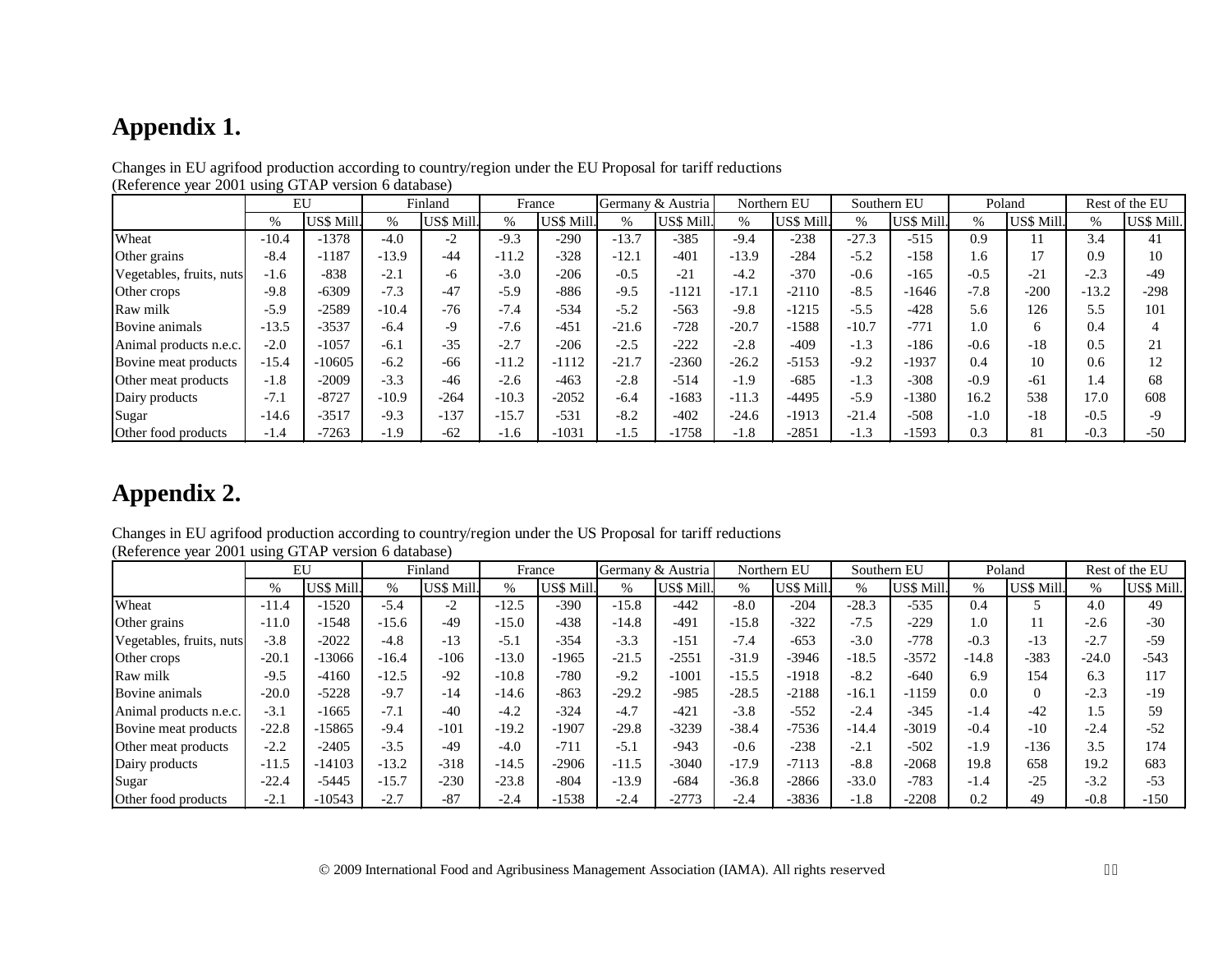# **Appendix 3.**

|                          | EU      |            |         | Finland    |               | France     |         | Germany & Austria |         | Northern EU       |         | Southern EU | Poland  |                | Rest of the EU |            |
|--------------------------|---------|------------|---------|------------|---------------|------------|---------|-------------------|---------|-------------------|---------|-------------|---------|----------------|----------------|------------|
|                          | $\%$    | US\$ Mill. | $\%$    | US\$ Mill. | $\frac{0}{0}$ | US\$ Mill. | $\%$    | US\$ Mill.        | $\%$    | <b>US\$ Mill.</b> | %       | US\$ Mill.  | $\%$    | US\$ Mill.     | %              | US\$ Mill. |
| Wheat                    | $-18.0$ | $-804$     | $-17.9$ | $\theta$   | $-12.5$       | $-253$     | $-28.9$ | $-308$            | $-19.7$ | $-104$            | $-56.0$ | $-173$      | 23.3    | $\theta$       | 13.7           | 35         |
| Other grains             | $-22.4$ | $-728$     | $-31.0$ | $-27$      | $-16.0$       | $-245$     | $-39.7$ | $-255$            | $-34.9$ | $-172$            | $-22.9$ | $-32$       | $-8.7$  | $\overline{0}$ | 1.0            |            |
| Vegetables, fruits, nuts | $-3.4$  | $-569$     | $-1.6$  | $\Omega$   | $-6.5$        | $-135$     | $-2.2$  | $-18$             | $-5.6$  | $-225$            | $-1.5$  | $-135$      | $-10.8$ | $-22$          | $-9.7$         | $-35$      |
| Other crops              | $-12.3$ | $-1574$    | 12.6    |            | $-16.5$       | $-258$     | $-9.9$  | $-161$            | $-15.1$ | $-973$            | $-2.4$  | $-57$       | $-25.3$ | $-43$          | $-16.2$        | $-83$      |
| Raw milk                 | 11.2    | 4          | $-4.4$  | $\Omega$   | $-6.9$        | - 1        | 30.9    |                   | 43.2    |                   | 6.5     |             | $-3.3$  | $\Omega$       | $-1.5$         | $\Omega$   |
| Bovine animals           | $-13.9$ | $-352$     | $-21.1$ | $\Omega$   | $-3.7$        | $-32$      | $-26.9$ | $-75$             | $-26.2$ | $-221$            | $-21.3$ | $-27$       | 2.0     | 3              | $-0.3$         | - 1        |
| Animal products n.e.c.   | 0.1     | $-2$       | $-16.1$ | $-17$      | $-5.0$        | $-41$      | $-1.5$  | $-16$             | 3.6     | 98                | $-1.9$  | $-16$       | $-8.4$  | $-9$           | $-0.5$         | $-2$       |
| Bovine meat products     | $-57.1$ | $-4170$    | $-79.5$ | $-14$      | $-56.2$       | $-345$     | $-68.8$ | $-1088$           | $-54.9$ | $-2203$           | $-70.5$ | $-512$      | $-3.3$  | -4             | $-3.9$         | $-5$       |
| Other meat products      | $-4.5$  | $-850$     | $-15.6$ | $-14$      | $-13.2$       | $-336$     | $-8.3$  | $-204$            | $-0.9$  | $-84$             | $-11.0$ | $-254$      | $-3.5$  | $-11$          | 5.5            | 53         |
| Dairy products           | $-22.7$ | $-5648$    | $-64.1$ | $-157$     | $-40.0$       | $-1533$    | $-23.5$ | $-1164$           | $-30.7$ | $-2783$           | $-40.2$ | $-870$      | 86.5    | 410            | 53.2           | 449        |
| Sugar                    | $-59.5$ | $-808$     | $-61.7$ | $-20$      | $-65.0$       | $-242$     | $-68.1$ | $-121$            | $-57.1$ | $-290$            | $-71.9$ | $-91$       | $-55.5$ | $-25$          | $-23.2$        | $-18$      |
| Other food products      | $-2.9$  | $-2691$    | $-1.9$  | $-1$       | $-3.1$        | $-446$     | $-6.3$  | $-938$            | $-2.0$  | $-794$            | $-2.3$  | $-409$      | $-3.9$  | $-57$          | $-1.4$         | $-39$      |

Changes in EU agrifood exports according to country/region under the EU Proposal for tariff reductions (Reference year 2001 using GTAP version 6 database)

## **Appendix 4.**

Changes in EU agrifood exports according to country/region under the US Proposal for tariff reductions (Reference year 2001 using GTAP version 6 database)

|                          |         | EU         |         | Finland    | France  |            |         | Germany & Austria |         | Northern EU |         | Southern EU |         | Poland     |         | Rest of the EU |
|--------------------------|---------|------------|---------|------------|---------|------------|---------|-------------------|---------|-------------|---------|-------------|---------|------------|---------|----------------|
|                          | %       | US\$ Mill. | $\%$    | US\$ Mill. | %       | US\$ Mill. | $\%$    | US\$ Mill.        | $\%$    | US\$ Mill.  | $\%$    | US\$ Mill.  | $\%$    | US\$ Mill. | %       | US\$ Mill.     |
| Wheat                    | $-17.7$ | $-800$     | $-23.9$ | $\Omega$   | $-16.2$ | $-329$     | $-31.1$ | $-331$            | $-3.9$  | $-20$       | $-54.7$ | $-169$      | 93.0    | $\Omega$   | 19.9    | 50             |
| Other grains             | $-27.0$ | $-869$     | $-33.7$ | $-29$      | $-20.7$ | $-317$     | $-44.6$ | $-286$            | $-36.9$ | $-182$      | $-27.0$ | $-37$       | $-18.5$ | $-1$       | $-7.1$  | $-17$          |
| Vegetables, fruits, nuts | $-7.5$  | 1268       | $-2.6$  | $-1$       | $-10.1$ | $-211$     | $-7.7$  | $-62$             | $-9.2$  | $-373$      | $-6.1$  | $-565$      | $-10.2$ | $-21$      | $-9.9$  | $-36$          |
| Other crops              | $-21.7$ | $-2800$    | 25.2    | ◠          | $-30.3$ | $-474$     | $-20.4$ | $-330$            | $-27.2$ | $-1748$     | $-4.1$  | $-96$       | $-32.7$ | $-56$      | $-19.2$ | $-98$          |
| Raw milk                 | 24.6    | 10         | 1.3     | 0          | 2.0     | $\Omega$   | 44.7    | 4                 | 63.1    | 3           | 18.3    |             | 7.3     | $\Omega$   | 13.2    |                |
| Bovine animals           | $-19.7$ | $-484$     | $-17.0$ | $\Omega$   | $-15.4$ | $-132$     | $-31.6$ | $-89$             | $-25.4$ | $-214$      | $-29.2$ | $-37$       | $-1.2$  | $-2$       | $-6.9$  | $-11$          |
| Animal products n.e.c.   | $-1.4$  | $-88$      | $-19.2$ | $-21$      | $-7.5$  | $-61$      | $-3.4$  | $-36$             | 2.1     | 56          | $-3.7$  | $-30$       | $-10.6$ | $-11$      | 4.6     | 16             |
| Bovine meat products     | $-71.9$ | $-5258$    | $-89.4$ | $-16$      | $-73.1$ | $-448$     | $-81.8$ | $-1293$           | $-72.1$ | $-2895$     | $-82.2$ | $-597$      | $-4.7$  | $-5$       | $-3.0$  | $-4$           |
| Other meat products      | 0.6     | $-43$      | $-3.4$  | $-3$       | $-18.2$ | $-464$     | $-10.6$ | $-262$            | 9.1     | 851         | $-15.6$ | $-361$      | $-1.6$  | $-5$       | 20.8    | 200            |
| Dairy products           | $-27.7$ | $-7559$    | $-70.0$ | $-171$     | $-52.3$ | $-2001$    | $-36.9$ | $-1826$           | $-41.6$ | $-3769$     | $-49.9$ | $-1081$     | 123.8   | 587        | 83.2    | 701            |
| Sugar                    | $-71.1$ | $-962$     | $-58.1$ | $-19$      | $-79.7$ | $-297$     | $-73.6$ | $-131$            | $-69.8$ | $-355$      | $-80.8$ | $-103$      | $-57.9$ | $-26$      | $-41.7$ | $-32$          |
| Other food products      | $-3.1$  | $-2927$    | $-0.8$  | $-3$       | $-3.9$  | $-552$     | $-9.1$  | $-1340$           | $-1.6$  | $-633$      | $-1.7$  | $-302$      | $-4.3$  | $-64$      | $-1.2$  | $-33$          |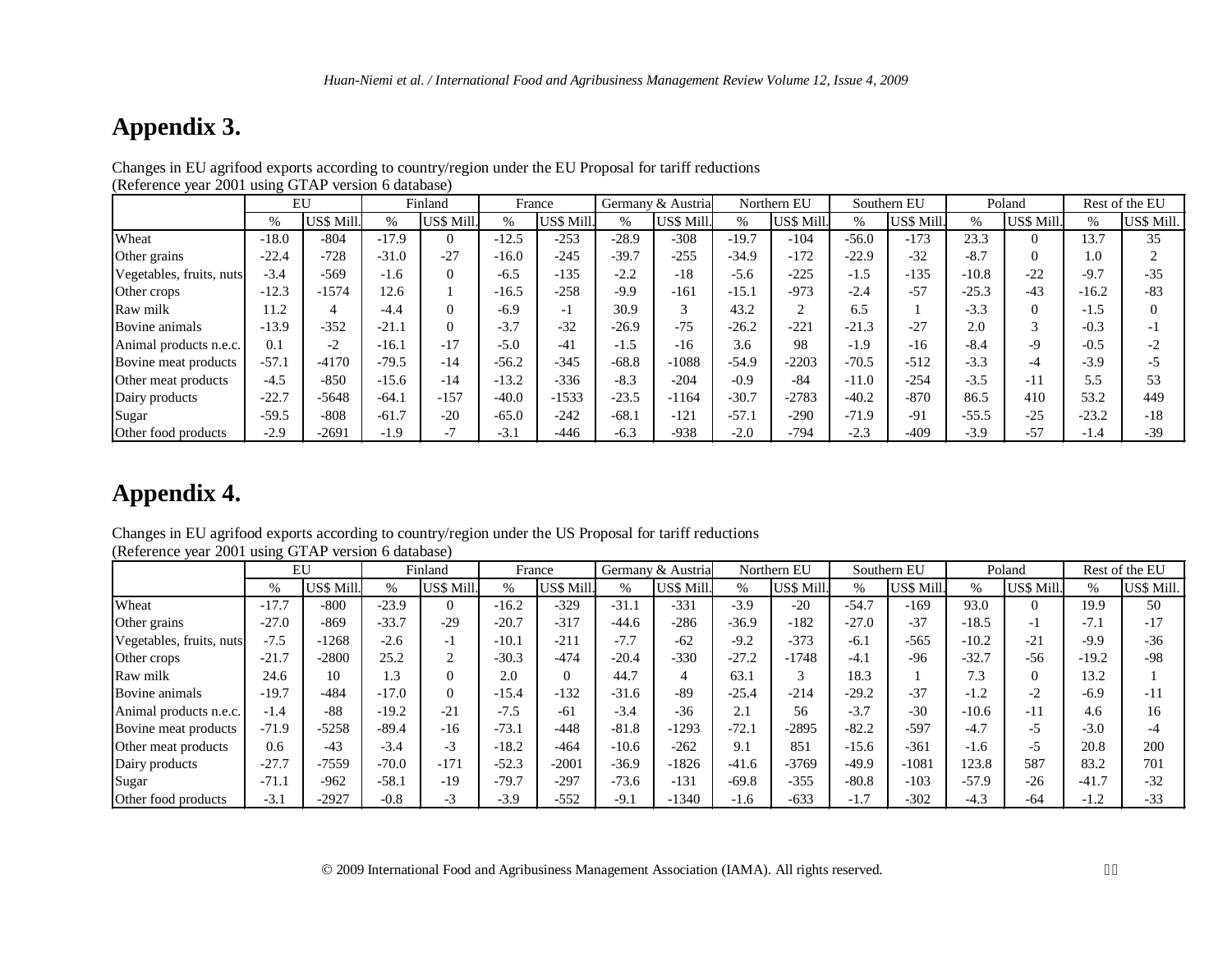# **Appendix 5.**

|                          |         | EU         |               | Finland    | France  |            |         | Germany & Austria |         | Northern EU |        | Southern EU |         | Poland         |         | Rest of the EU |
|--------------------------|---------|------------|---------------|------------|---------|------------|---------|-------------------|---------|-------------|--------|-------------|---------|----------------|---------|----------------|
|                          | $\%$    | US\$ Mill. | $\frac{0}{0}$ | US\$ Mill. | $\%$    | US\$ Mill. | $\%$    | US\$ Mill.        | $\%$    | US\$ Mill.  | %      | US\$ Mill.  | %       | US\$ Mill.     | $\%$    | US\$ Mill.     |
| Wheat                    | 8.1     | 298        | 3.8           | $\Omega$   | $-12.5$ | $-15$      | 5.1     |                   | 3.5     | 47          | 12.8   | 259         | $-9.5$  | $-5$           | 0.7     | $\Omega$       |
| Other grains             | 0.5     | 14         | $-7.4$        | - 1        | 3.4     |            | 0.1     |                   | 0.3     |             | 1.4    | 17          | $-9.2$  | $-13$          | $-0.1$  | $\Omega$       |
| Vegetables, fruits, nuts | 1.3     | 379        | 3.1           | 10         | 2.4     | 94         | 0.9     | 75                | 0.3     | 28          | 2.6    | 114         | 4.0     | 28             | 3.0     | 30             |
| Other crops              | 14.6    | 3804       | 16.2          | 42         | 17.3    | 457        | 14.0    | 947               | 5.1     | 529         | 25.2   | 1411        | 27.4    | 190            | 18.5    | 227            |
| Raw milk                 | $-13.1$ | $-11$      | $-2.1$        |            | $-6.5$  | $-1$       | $-12.4$ | $-3$              | $-20.1$ | $-7$        | $-8.1$ | - 1         | 4.9     | $\overline{0}$ | 3.8     | $\Omega$       |
| Bovine animals           | 4.7     | 110        | 26.1          |            | $-11.3$ | $-21$      | $-9.4$  | $-8$              | 11.8    | 91          | 3.0    | 46          | 2.3     | $\Omega$       | 6.8     |                |
| Animal products n.e.c.   | 0.2     | 13         | 1.8           |            | 0.7     |            | 0.2     |                   | $-3.3$  | $-57$       | 1.1    | 33          | 4.9     | 12             | 3.9     | 15             |
| Bovine meat products     | 63.8    | 6121       | 95.9          | 35         | 45.3    | 740        | 89.5    | 1001              | 69.0    | 2981        | 53.0   | 1367        | 0.4     | $\Omega$       | $-2.5$  | $-3$           |
| Other meat products      | 7.2     | 1219       | 15.4          |            | 8.0     | 135        | 6.2     | 295               | 8.4     | 528         | 4.8    | 167         | 21.3    | 53             | 4.8     | 28             |
| Dairy products           | 11.3    | 2025       | 19.1          | 22         | 15.1    | 332        | 11.2    | 440               | 14.2    | 958         | 7.9    | 373         | $-21.5$ | $-27$          | $-16.3$ | $-73$          |
| Sugar                    | 64.5    | 2349       | 142.3         | 141        | 83.0    | 277        | 49.4    | 223               | 54.6    | 1216        | 77.6   | 496         | $-3.2$  | $\Omega$       | $-5.0$  | $-3$           |
| Other food products      | 5.0     | 4761       | 2.8           | 30         | 3.9     | 481        | 5.4     | 941               | 4.8     | 1767        | 5.8    | 1230        | 5.4     | 108            | 4.5     | 203            |

Changes in EU agrifood imports according to country/region under the EU Proposal for tariff reductions (Reference year 2001 using GTAP version 6 database)

## **Appendix 6.**

Changes in EU agrifood imports according to country/region under the US Proposal for tariff reductions (Reference year 2001 using GTAP version 6 database)

|                          | EU      |            | Finland<br>France |            |            | Germany & Austria |         | Northern EU |         | Southern EU |         | Poland     |        | Rest of the EU |        |            |
|--------------------------|---------|------------|-------------------|------------|------------|-------------------|---------|-------------|---------|-------------|---------|------------|--------|----------------|--------|------------|
|                          | %       | US\$ Mill. | $\frac{0}{0}$     | US\$ Mill. | $\%$       | US\$ Mill.        | $\%$    | US\$ Mill.  | %       | US\$ Mill.  | $\%$    | US\$ Mill. | $\%$   | US\$ Mill.     | $\%$   | US\$ Mill. |
| Wheat                    | 9.3     | 346        | 5.4               | $\Omega$   | $-9.3$     | $-11$             | 7.2     | 16          | 5.4     | 73          | 13.0    | 262        | $-2.9$ | -1             | 10.3   | 8          |
| Other grains             | 1.9     | 56         | $-3.1$            | $\Omega$   | 7.6        | 10                | 1.9     |             | 0.5     |             | 2.2     | 25         | $-6.3$ | $-9$           | 7.1    |            |
| Vegetables, fruits, nuts | 2.9     | 853        | 6.1               | 20         | 4.3        | 165               | 2.1     | 175         | l.1     | 117         | 6.8     | 302        | 4.4    | 31             | 4.4    | 44         |
| Other crops              | 36.7    | 9562       | 41.7              | 108        | 49.6       | 1308              | 35.0    | 2372        | 13.4    | 1394        | 62.8    | 3515       | 56.6   | 392            | 38.4   | 473        |
| Raw milk                 | $-18.0$ | $-15$      | $-4.3$            | $\Omega$   | $-13.1$    | - 1               | $-15.4$ | -4          | $-26.0$ | $-8$        | $-13.3$ | $-2$       | 1.8    | $\Omega$       | $-1.3$ | $\Omega$   |
| Bovine animals           | 9.3     | 220        | 47.6              |            | $-10.8$    | $-20$             | $-9.3$  | $-8$        | 23.4    | 180         | 3.5     | 54         | 19.8   |                | 33.4   | 12         |
| Animal products n.e.c.   | 1.8     | 141        | 3.0               | $\sim$     | 2.5        | 18                | 0.7     | 13          | $-2.0$  | $-34$       | 3.1     | 96         | 8.1    | 20             | 7.0    | 26         |
| Bovine meat products     | 123.9   | 11954      | 208.7             | 76         | 100.0      | 1632              | 174.7   | 1955        | 125.4   | 5413        | 108.4   | 2795       | 71.3   | 17             | 54.3   | 66         |
| Other meat products      | 15.9    | 2691       | 27.8              | 22         | 16.6       | 281               | 14.0    | 664         | 18.5    | 1167        | 9.9     | 340        | 44.9   | 111            | 18.3   | 106        |
| Dairy products           | 32.7    | 5890       | 49.2              | 58         | 36.5       | 805               | 31.5    | 1236        | 39.7    | 2674        | 19.8    | 930        | 42.8   | 54             | 29.8   | 134        |
| Sugar                    | 127.5   | 4623       | 309.8             | 306        | 178.3      | 595               | 119.5   | 539         | 99.1    | 2206        | 148.1   | 946        | 63.2   | 7              | 36.5   | 23         |
| Other food products      | 8.9     | 8512       | 5.4               | 59         | $\sqrt{1}$ | 866               | 9.7     | 1698        | 8.6     | 3167        | 10.1    | 2137       | 9.9    | 201            | 8.4    | 384        |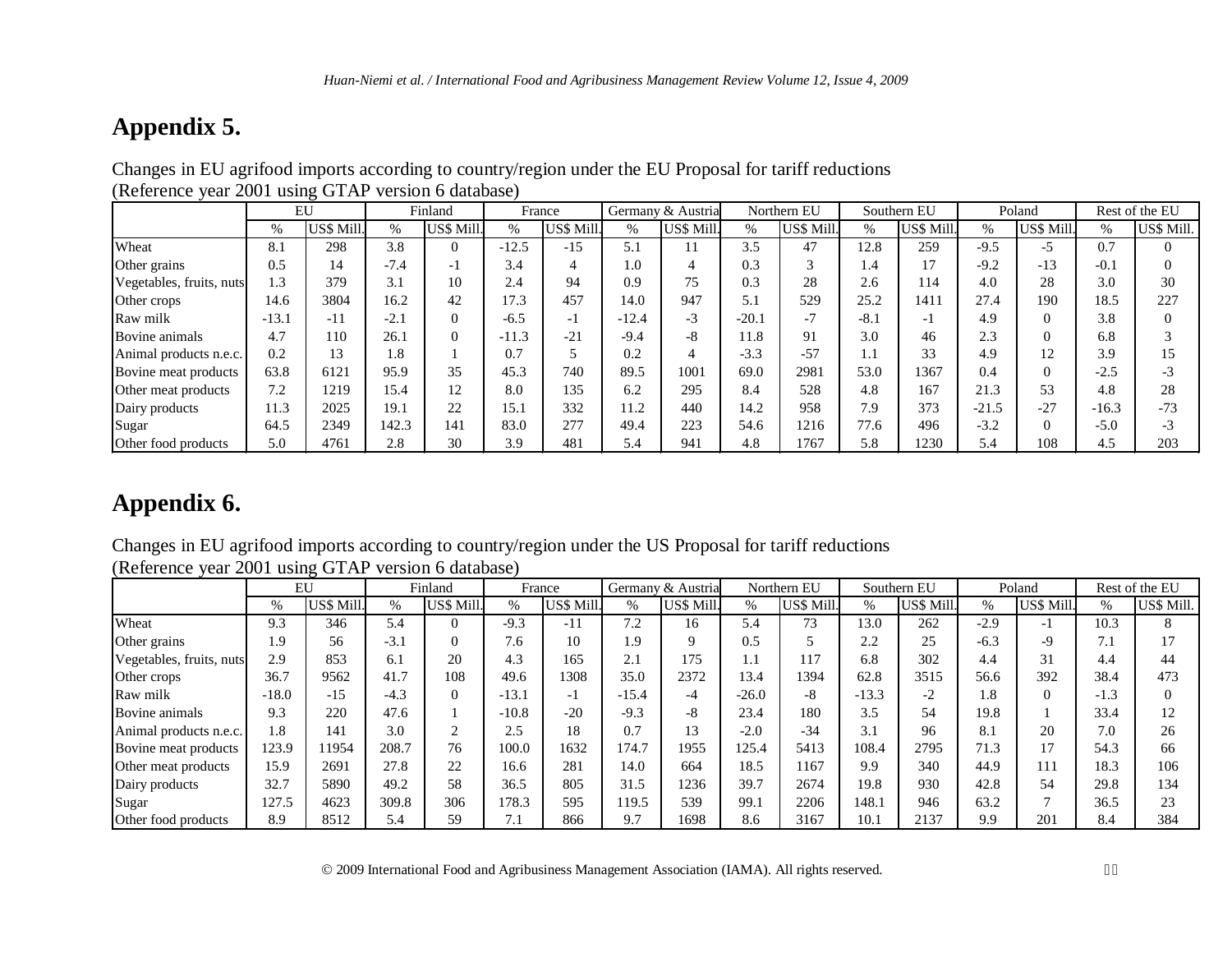# **Appendix 7.**

Decomposition of different policy effects on the changes in EU agrifood production under the different tariff reduction formulae of the EU Proposal and US Proposal (Reference year 2001 using GTAP version 6 database)

|                          |         |             | <b>EU Proposal</b> |           |                 |             | <b>US Proposal</b> |           |
|--------------------------|---------|-------------|--------------------|-----------|-----------------|-------------|--------------------|-----------|
|                          |         |             | (in percentage)    |           | (in percentage) |             |                    |           |
|                          |         |             | <b>Effect</b> from |           | Effect from     |             |                    |           |
|                          | EU      | CAP reforms | Export subsidy     | Tariff    | EU              | CAP reforms | Export subsidy     | Tariff    |
|                          | Total   |             | abolition          | reduction | Total           |             | abolition          | reduction |
| Wheat                    | $-10.4$ | $-6.4$      | $-3.1$             | $-0.9$    | $-11.4$         | $-6.2$      | $-3.3$             | $-2.0$    |
| Other grains             | $-8.4$  | $-2.1$      | $-3.6$             | $-2.7$    | $-11.0$         | $-2.0$      | $-3.6$             | $-5.4$    |
| Vegetables, fruits, nuts | $-1.6$  | 2.6         | 0.0                | $-4.2$    | $-3.8$          | 2.7         | 0.0                | $-6.5$    |
| Other crops              | $-9.8$  | 1.8         | 0.3                | $-11.8$   | $-20.1$         | 1.5         | 0.3                | $-21.9$   |
| Raw milk                 | $-5.9$  | $-3.0$      | $-2.0$             | $-0.9$    | $-9.5$          | $-3.7$      | $-2.0$             | $-3.8$    |
| Bovine animals           | $-13.5$ | $-3.1$      | $-1.9$             | $-8.4$    | $-20.0$         | $-3.3$      | $-2.0$             | $-14.6$   |
| Animal products n.e.c.   | $-2.0$  | 0.2         | $-0.7$             | $-1.5$    | $-3.1$          | 0.3         | $-0.8$             | $-2.6$    |
| Bovine meat products     | $-15.4$ | $-1.8$      | $-2.6$             | $-10.9$   | $-22.8$         | $-1.8$      | $-2.8$             | $-18.2$   |
| Other meat products      | $-1.8$  | 0.0         | $-1.2$             | $-0.6$    | $-2.2$          | 0.0         | $-1.4$             | $-0.8$    |
| Dairy products           | $-7.1$  | $-3.8$      | $-2.6$             | $-0.7$    | $-11.5$         | $-4.7$      | $-2.6$             | $-4.1$    |
| Sugar                    | $-14.6$ | 0.0         | $-2.1$             | $-12.6$   | $-22.4$         | 0.0         | $-2.3$             | $-20.1$   |
| Other food products      | $-1.4$  | 0.0         | $-0.3$             | $-1.1$    | $-2.1$          | 0.0         | $-0.3$             | $-1.8$    |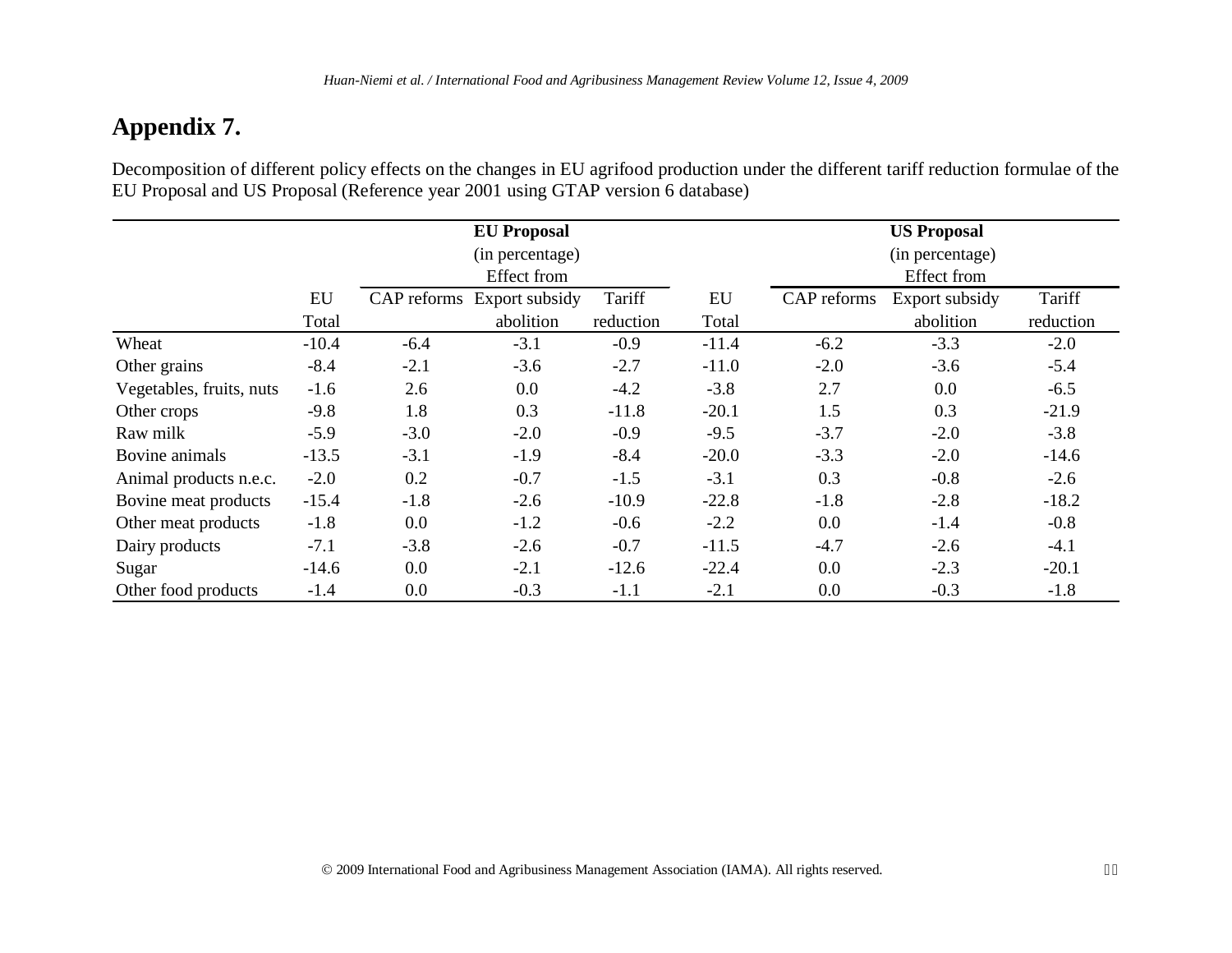**Appendix 8.** The US Proposal versus the EU Proposal, Small versus Large EU Members, Old versus New EU Members (Production, Exports, and Imports in US\$ Million)

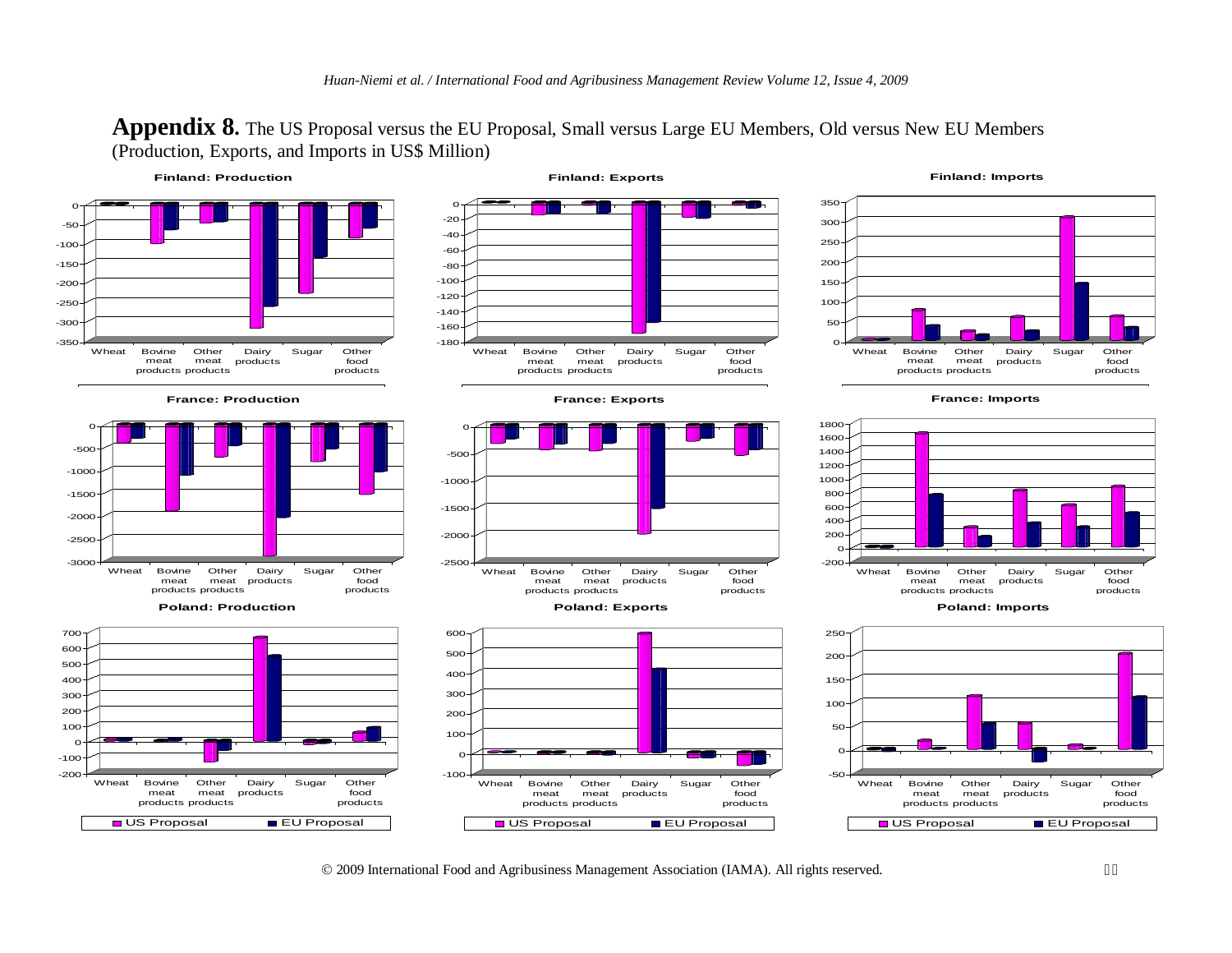|                                | Finland                           | France                           | Germany & Austria             | Northern EU                   | Southern EU                       | Poland                                        | Rest of the EU                             |
|--------------------------------|-----------------------------------|----------------------------------|-------------------------------|-------------------------------|-----------------------------------|-----------------------------------------------|--------------------------------------------|
| <b>Production: EU Proposal</b> |                                   |                                  |                               |                               |                                   |                                               |                                            |
| 0% to 20%<br>0% to -10%        | W, V, C, BA, AP,<br>BM, OM, S, FP | W, V, C, M, BA,<br>AP, OM, FP    | V, C, M, AP, OM,<br>DP, S, FP | W, V, M, AP, OM,<br><b>FP</b> | G, V, C, M, AP,<br>BM, OM, DP, FP | W, G, M, BA, BM,<br>DP, FP<br>V, C, AP, OM, S | W, G, M, BA, AP,<br>BM, OM, DP<br>V, S, FP |
| -11% to -20%                   | G, M, DP                          | G, BM, DP, S                     | W, G                          | G, C, DP                      | <b>BA</b>                         |                                               | C                                          |
| -21% to -30%                   |                                   |                                  | BA, BM                        | BA, BM, S                     | W, S                              |                                               |                                            |
| <b>Exports: EU Proposal</b>    |                                   |                                  |                               |                               |                                   |                                               |                                            |
| 0% to 100%                     | C                                 |                                  | M                             | M, AP                         | M                                 | W, BA, DP                                     | W, G, OM, DP                               |
| 0% to -20%                     | W, V, M, AP, OM,<br><b>FP</b>     | W, G, V, C, M, BA,<br>AP, OM, FP | V, C, AP, OM, FP              | W, V, C, OM, FP               | V, C, AP, OM, FP                  | G, V, M, AP, BM,<br>OM, FP                    | V, C, M, BA, AP,<br>BM, FP                 |
| -21% to -40%                   | G, BA                             | DP                               | W, G, BA, DP                  | G, BA, DP                     | G, BA, DP                         | C                                             | lS                                         |
| -41% to -60%                   |                                   | <b>BM</b>                        |                               | BM, S                         | W                                 | $\mathsf{S}$                                  |                                            |
| -61% to -80%                   | BM, DP, S                         | S                                | BM, S                         |                               | BM, S                             |                                               |                                            |
| Imports: EU Proposal           |                                   |                                  |                               |                               |                                   |                                               |                                            |
| 0% to -25%                     | G, M                              | W, M, BA                         | M, BA                         | M, AP                         | M                                 | W, G, DP, S                                   | G, BM, DP, S                               |
| 0% to 10%                      | W, V, AP, FP                      | G, V, AP, OM, FP                 | W, G, V, AP, OM,<br><b>FP</b> | W, G, V, C, OM,<br><b>FP</b>  | G, V, BA, AP, OM,<br>DP, FP       | V, M, BA, AP, BM,<br><b>FP</b>                | W, V, M, BA, AP,<br>OM, FP                 |
| 11% to 50%                     | C, BA, OM, DP                     | C, BM, DP                        | C, DP, S                      | BA, DP                        | W, C                              | C, OM                                         | $\mathsf{C}$                               |
| 51% to 100%                    | <b>BM</b>                         | S                                | <b>BM</b>                     | BM, S                         | BM, S                             |                                               |                                            |
| 101% to 150%                   | ls                                |                                  |                               |                               |                                   |                                               |                                            |

**Appendix 9.** Percentage increase or decrease in production, exports, and imports under the EU Proposal for tariff reduction

 $W =$  Wheat; G = Other grains; V = Vegetables, fruits, nuts; C = Other crops; M = Raw Milk, BA = Bovine animals; AP = Animal products; BM = Bovine meat products; OM = Other meat products;  $DP =$  Dairy products;  $S =$  Sugar;  $FP =$  Other food products